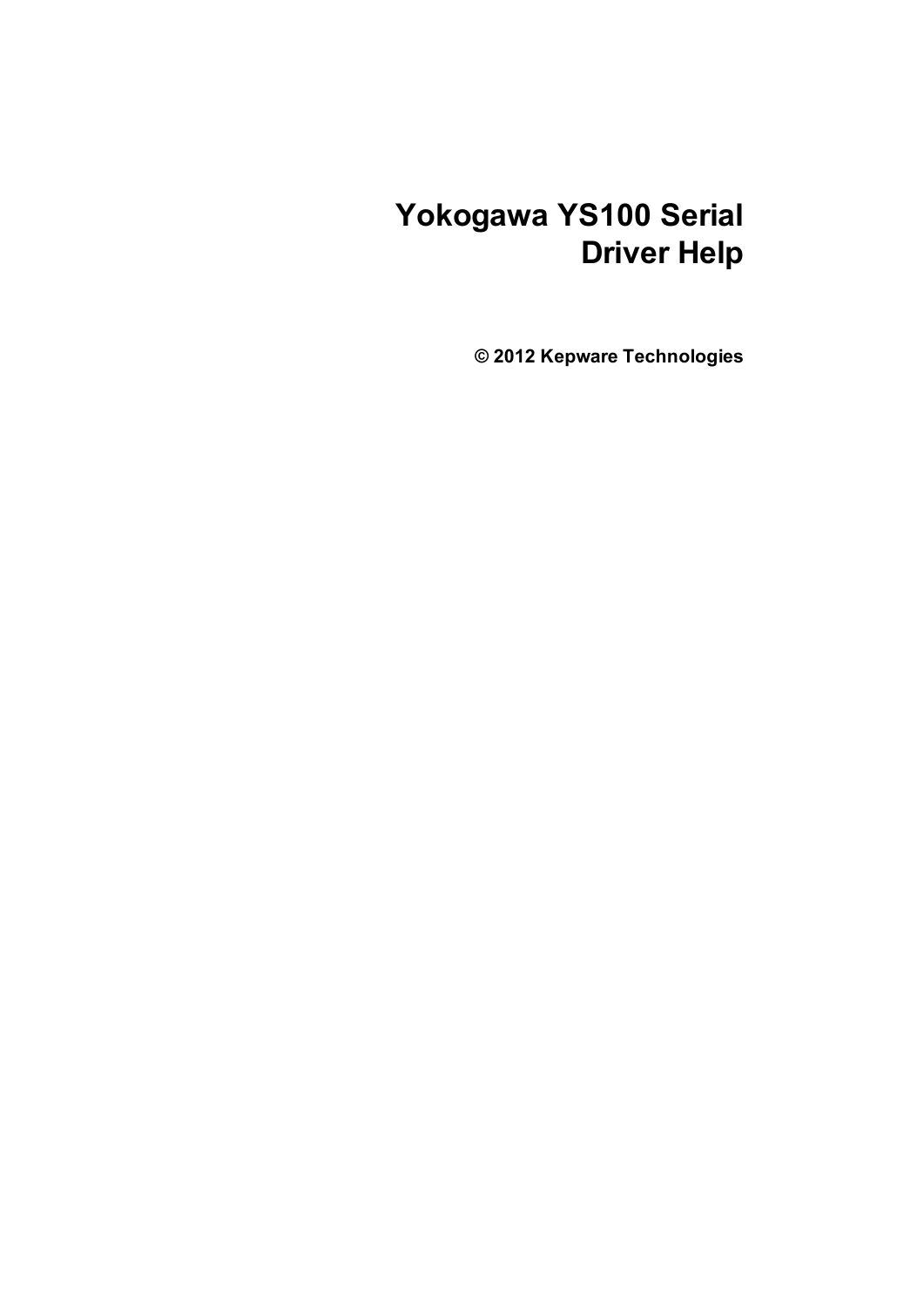# <span id="page-1-0"></span>**Table of Contents**

| Received unexpected response for tag in block ' <tag name="">' on device '<device name="">' 18</device></tag> |  |
|---------------------------------------------------------------------------------------------------------------|--|
|                                                                                                               |  |
|                                                                                                               |  |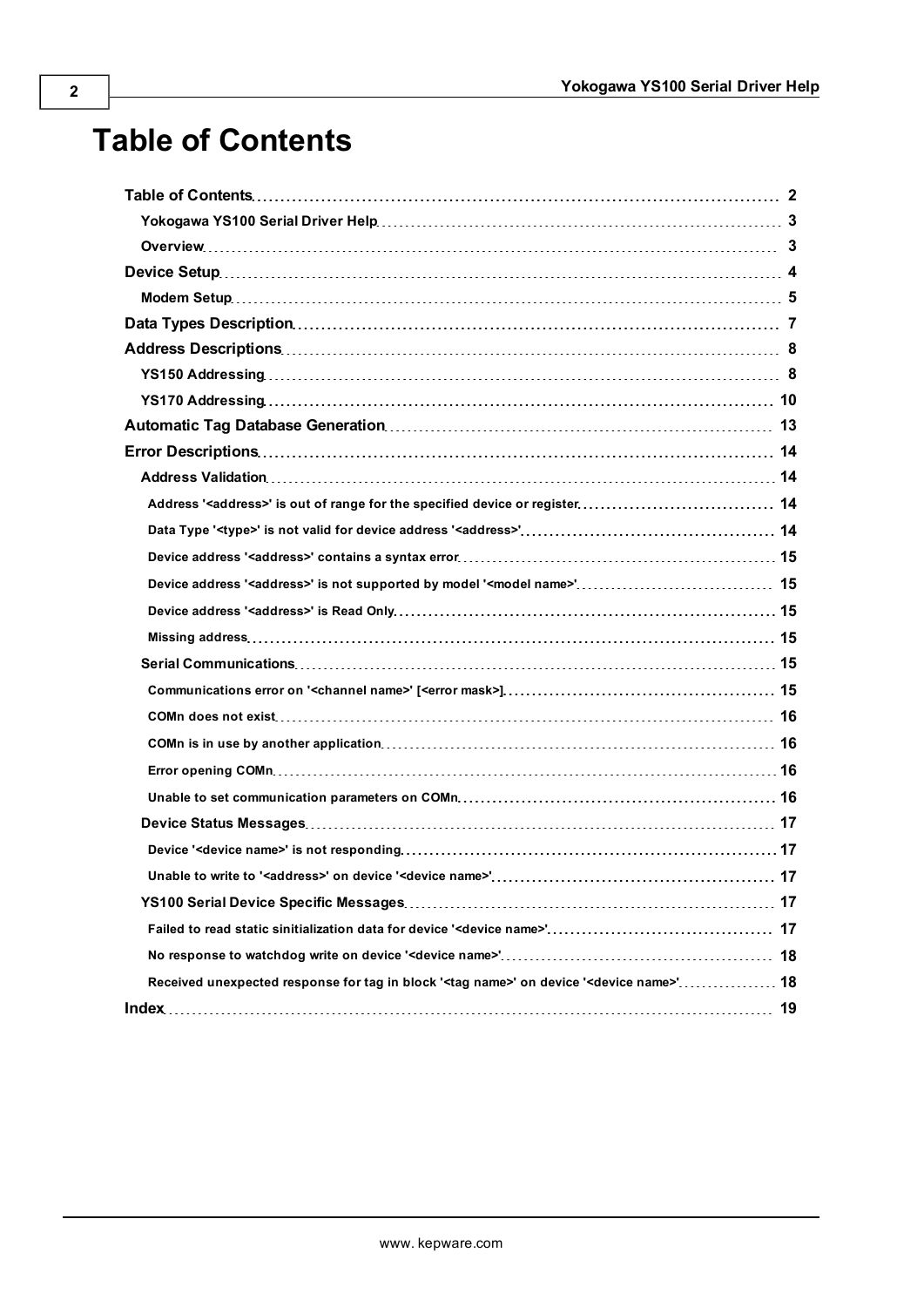### <span id="page-2-0"></span>**Yokogawa YS100 Serial Driver Help**

Help version 1.014

#### **CONTENTS**

**[Overview](#page-2-1)** What is the Yokogawa YS100 Serial Driver?

**[Device](#page-3-0) [Setup](#page-3-0)**

How do I configure a device for use with this driver?

**[Data](#page-6-0) [Types](#page-6-0) [Description](#page-6-0)** What data types does this driver support?

**[Address](#page-7-0) [Descriptions](#page-7-0)**

How do I address a data location on a Yokogawa YS100 Serial device?

#### **[Automatic](#page-12-0) [Tag](#page-12-0) [Database](#page-12-0) [Generation](#page-12-0)**

How can I easily configure tags for the Yokogawa YS100 Serial Driver?

#### **[Error](#page-13-0) [Descriptions](#page-13-0)**

<span id="page-2-1"></span>What error messages does the Yokogawa YS100 Serial Driver produce?

#### **Overview**

The Yokogawa YS100 Serial Driver provides an easy and reliable way to connect Yokogawa YS100 Serial devices to OPC Client applications, including HMI, SCADA, Historian, MES, ERP and countless custom applications. It is intended for use with the Yokogawa YS100 family of serial devices.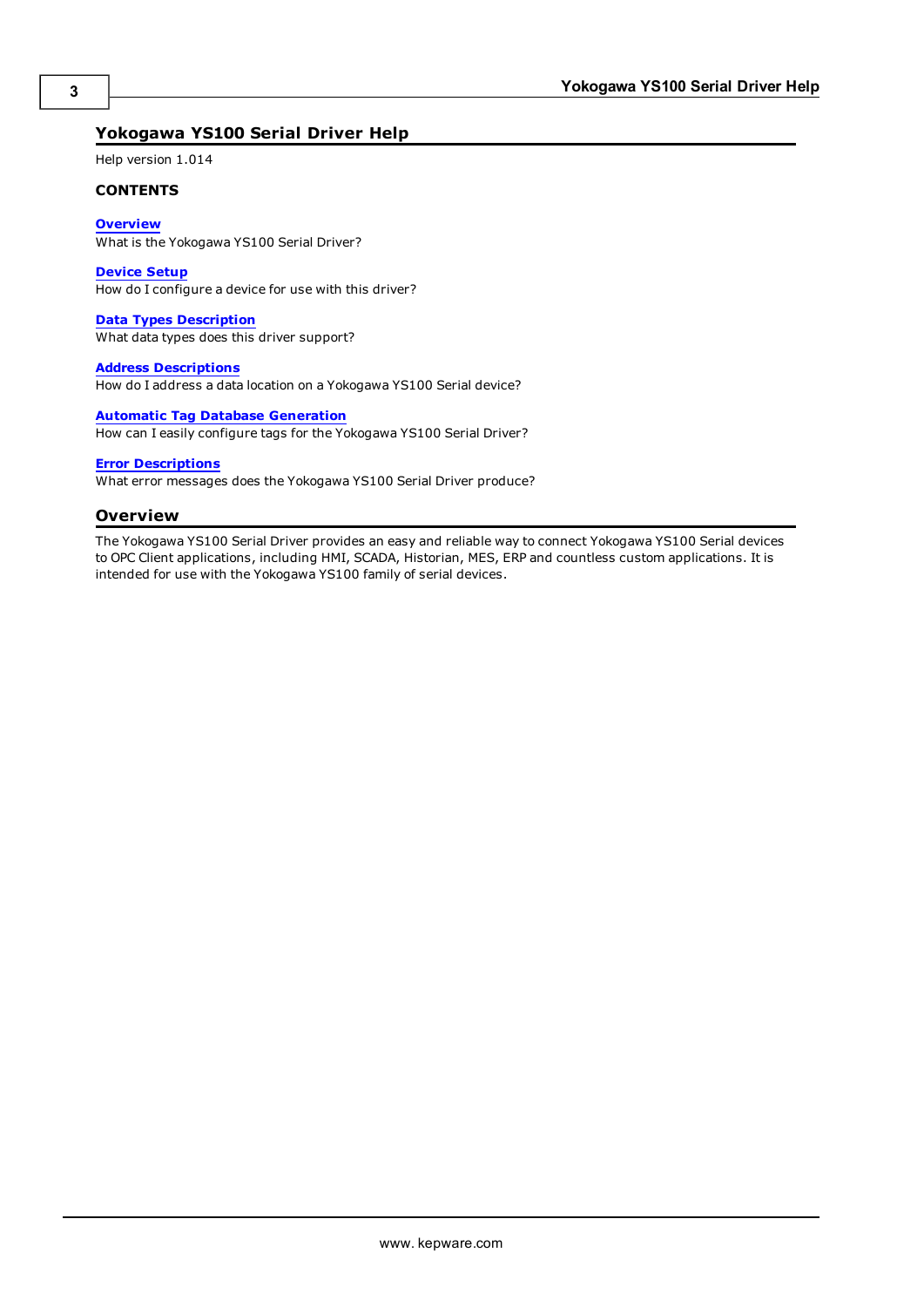#### <span id="page-3-0"></span>**Device Setup**

#### **Supported Devices**

YS150 YS170

#### **Communication Protocol**

YS100 Command-Response Message Format

#### **Supported Communication Parameters**

Baud Rate: 1200, 2400, 4800, and 9600. Parity: Odd, Even, and None. Data Bits: 8 Stop Bits: 1 and 2.

**Note:** When using the RS-232 dedicated port with a RJ45 connected to the front of the unit (located beneath the swing out cover), the communication parameters will be fixed at 4800 Baud, No Parity, 8 Data Bits, and 1 Stop Bit.

#### <span id="page-3-2"></span>**Ethernet Encapsulation**

This driver supports Ethernet Encapsulation, which allows the driver to communicate with serial devices attached to an Ethernet network with a terminal server. It may be enabled through the Communications dialog in Channel Properties. For more information, refer to the server's help file.

#### <span id="page-3-1"></span>**Device ID (PLC Network Address)**

Yokogawa YS100 Serial devices are assigned Device IDs in the range 1 to 16. When communicating with a device in Peer-to-Peer Mode, use the RS-232 dedicated port with a RJ45 connected to the front of the unit. The fixed address is 0.

#### **Flow Control**

When using a RS232/RS485 converter, the type of flow control that is required will depend on the converter's needs. Some do not require flow control, whereas others require RTS Flow. Consult the converter's documentation in order to determine its flow requirements. An RS485 converter that provides automatic flow control is recommended.

**Note 1:** When using the manufacturer's supplied communications cable, it is sometimes necessary to choose a flow control setting of **RTS** or **RTS Always** under the Channel Properties.

**Note 2:** The Yokogawa YS100 Serial Driver supports the RTS Manual flow control option. This selection is used to configure the driver for operation with radio modems that require special RTS timing characteristics. For more information on RTS Manual flow control, refer to the server help file.

#### **See Also: [Settings](#page-4-1)**

#### **Cable Connections**

The diagram below displays a typical cable connection. For information on connection options, refer to the documentation that came with the device.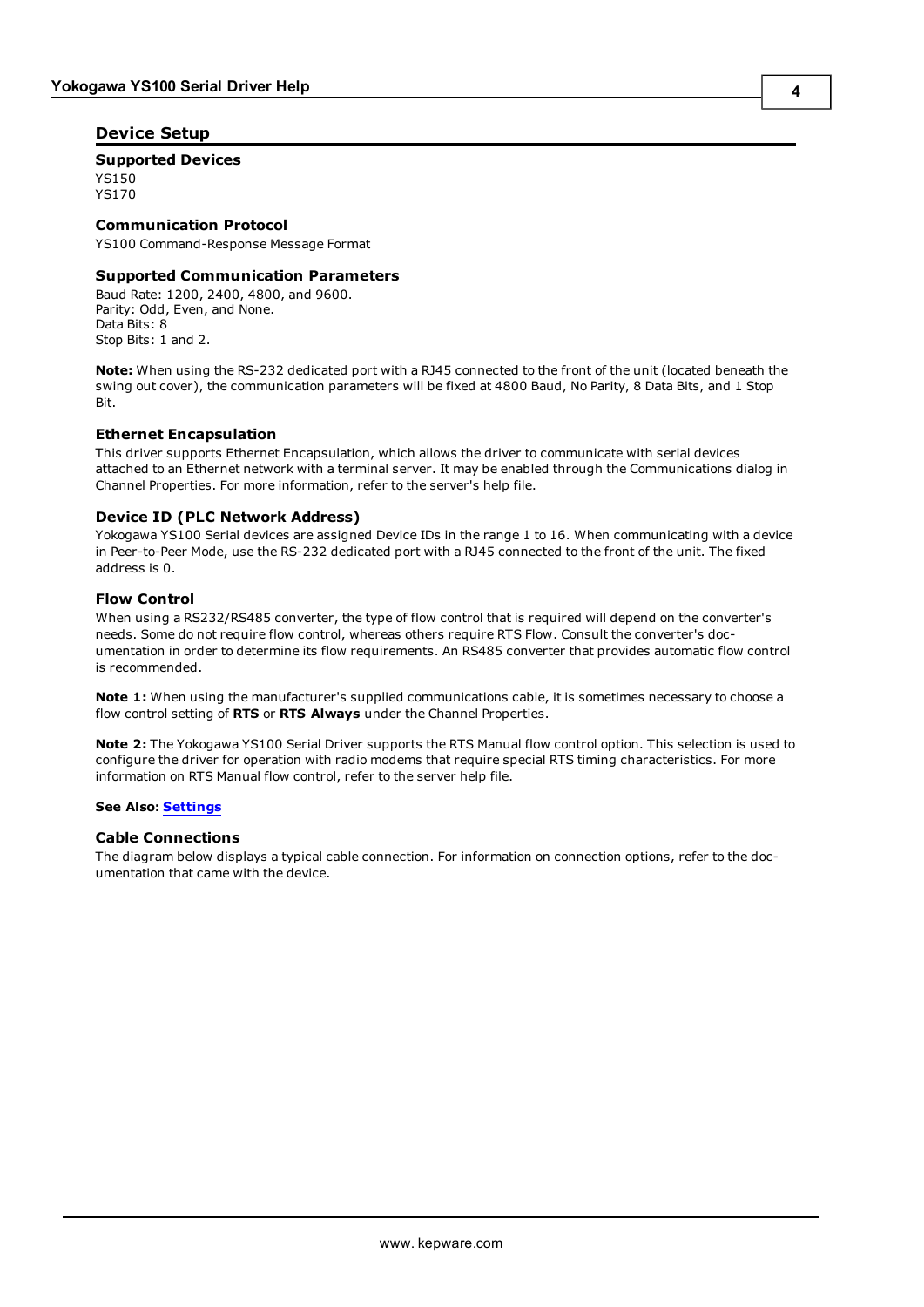

#### <span id="page-4-0"></span>**Modem Setup**

This driver supports modem functionality. For more information, please refer to the topic "Modem Support" in the OPC Server Help documentation.

#### <span id="page-4-1"></span>**Settings**

|      | Check box to enable watchdog and enter the<br>watchdog timer interval in seconds.<br>Refer to the online help for assistance. |
|------|-------------------------------------------------------------------------------------------------------------------------------|
| $-9$ | Enable Watchdog<br>1000<br>$\ddot{\cdot}$<br>Watchdog Timer:<br>seconds                                                       |
|      |                                                                                                                               |

Descriptions of the parameters are as follows:

**Enable Watchdog:** When checked, the watchdog command will be sent based on the interval specified in Watchdog Timer. The default setting is unchecked.

**Note:** Devices operating in DDC or SPC mode may require that the supervisory computer sends a watchdog command to the device at fixed intervals. If the watchdog command is not received by the device from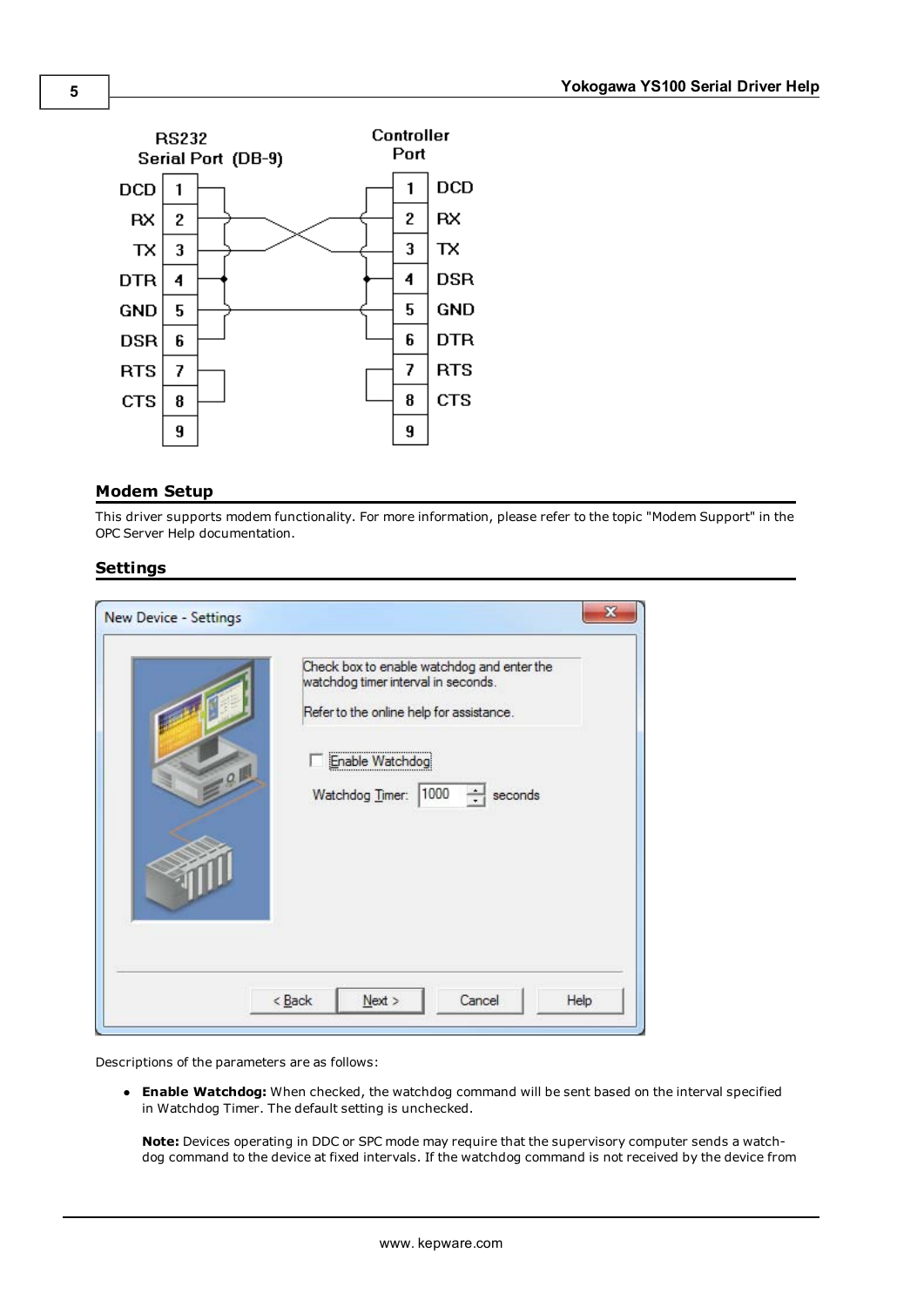the supervisory computer within the defined interval, the device will run in backup mode.

**• Watchdog Timer:** This parameter specifies the interval on which the watchdog command will be sent to the device. It is only available when the watchdog is enabled. The valid range is 0 to 9999 seconds. The default setting is 1000 seconds.

**Note:** If this parameter is set to 0 seconds while the watchdog is enabled, the Yokogawa YS100 Serial Driver will send a watchdog command to the device that disables the supervisory computer watchdog function in the device.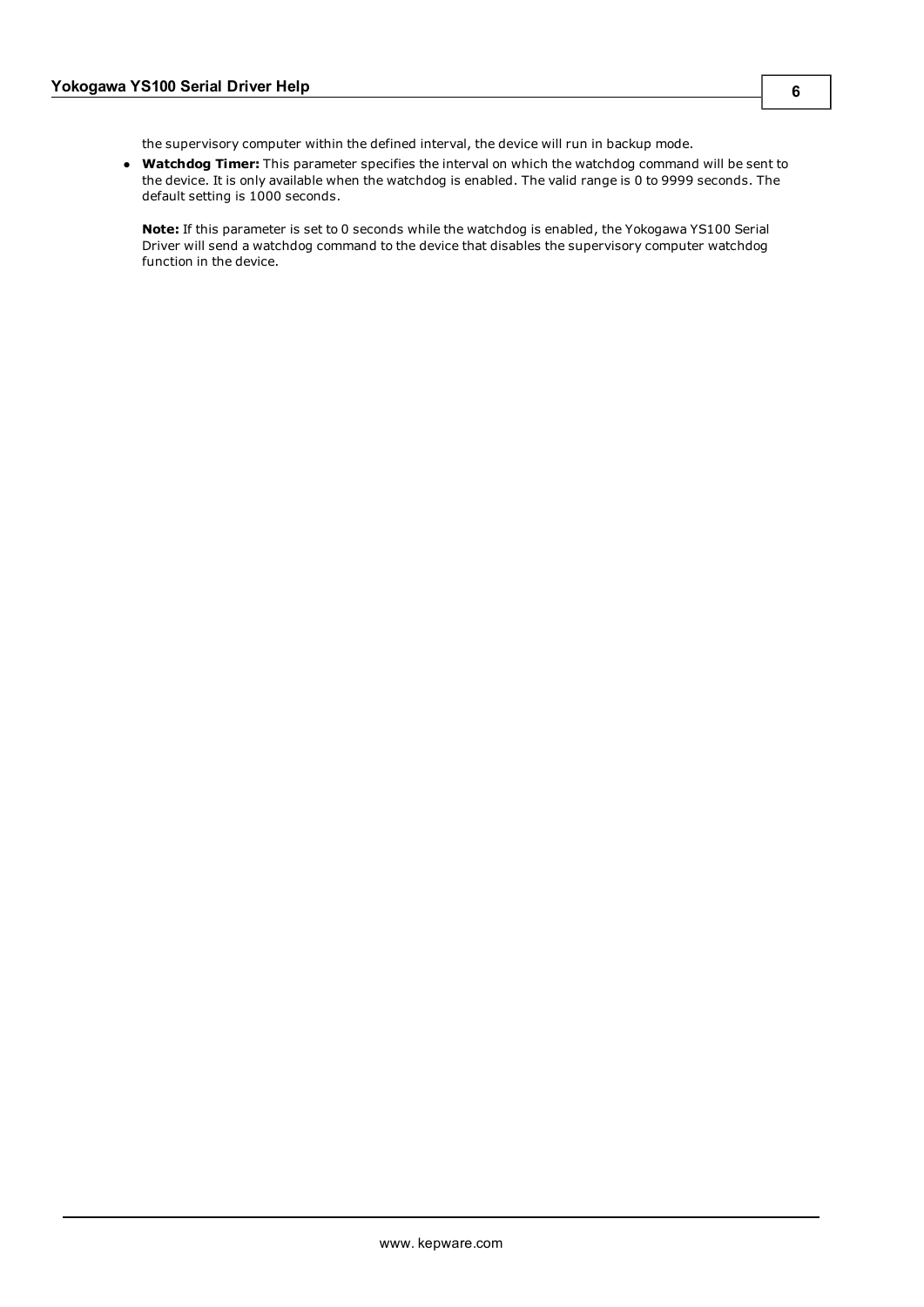## <span id="page-6-0"></span>**Data Types Description**

<span id="page-6-5"></span><span id="page-6-4"></span><span id="page-6-3"></span><span id="page-6-2"></span><span id="page-6-1"></span>

| Data Type      | <b>Description</b>                            |
|----------------|-----------------------------------------------|
| <b>Boolean</b> | Single bit                                    |
| <b>Byte</b>    | 8 bit value                                   |
|                | bit 1 is the low bit<br>bit 8 is the high bit |
| Word           | Unsigned 16 bit value                         |
| Short          | Signed 16 bit value                           |
| Float          | 32 bit floating point value.                  |
| String         | Zero terminated character array               |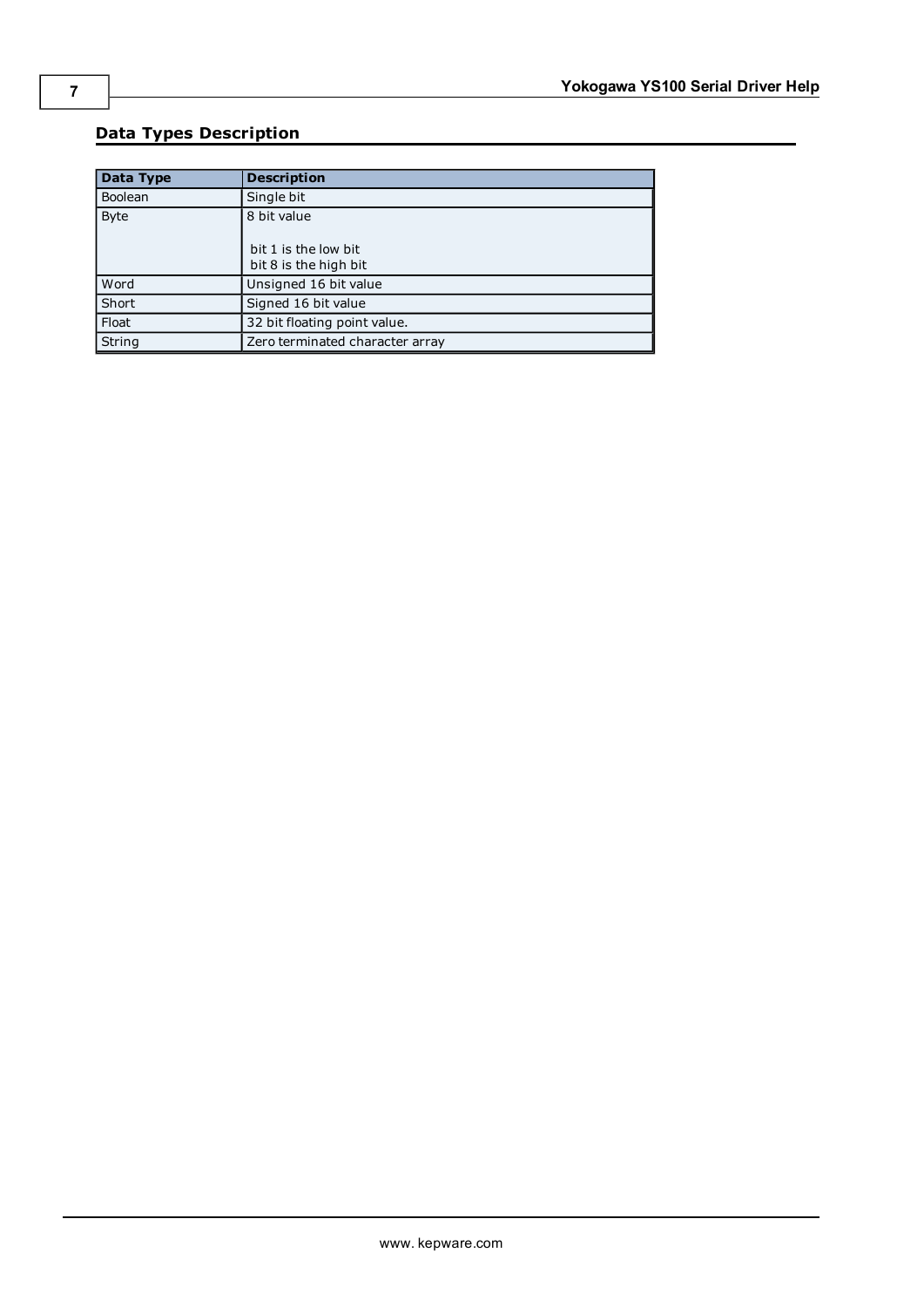<span id="page-7-0"></span>The Yokogawa YS100 Serial Driver automatically generates tags for many important device parameters. Users can also manually create tags. Address specifications vary depending on the model in use. Select a link from the list below to obtain specific address information for the model of interest.

#### **[YS150](#page-7-1) [YS170](#page-9-0)**

### <span id="page-7-1"></span>**YS150 Addressing**

The table below describes how to specify an address when creating a tag. The default data types for dynamically defined tags are shown in **bold**.

**Note:** The full range of addresses accepted by this driver may not be valid for a particular device.

| <b>Address</b>                    | Range   | <b>Data Type</b>         | <b>Access</b> | <b>Description</b>                                                      |  |
|-----------------------------------|---------|--------------------------|---------------|-------------------------------------------------------------------------|--|
| PV                                | $1 - 2$ | <b>Float</b>             | Read Only     | Process variable                                                        |  |
| $\overline{\mathsf{S}}\mathsf{V}$ | $1 - 2$ | <b>Float</b>             | Read/Write    | Setpoint value                                                          |  |
| <b>CSV</b>                        | $1 - 2$ | <b>Float</b>             | Read Only     | Cascade setpoint value                                                  |  |
| <b>DV</b>                         | $1 - 2$ | <b>Float</b>             | Read Only     | <b>Deviation Value</b>                                                  |  |
| <b>MV</b>                         | $1 - 2$ | <b>Float</b>             | Read/Write    | Manipulated variable                                                    |  |
| <b>LS</b>                         | $1 - 2$ | <b>String</b>            | Read/Write    | Action mode                                                             |  |
| <b>SCH</b>                        | $1 - 2$ | <b>Float</b>             | Read Only     | Range high limit 1                                                      |  |
| SCL                               | $1 - 2$ | <b>Float</b>             | Read Only     | Range low limit 1                                                       |  |
| <b>SCDP</b>                       | $1 - 2$ | Short, Word, Byte        | Read Only     | Decimal point position 1                                                |  |
| PH                                | $1 - 2$ | <b>Float</b>             | Read/Write    | Setpoint for high limit alarm 1                                         |  |
| PL                                | $1 - 2$ | <b>Float</b>             | Read/Write    | Setpoint for low limit alarm 1                                          |  |
| DL                                | $1 - 2$ | <b>Float</b>             | Read/Write    | Setpoint for deviation limit alarm 1                                    |  |
| VL                                | $1 - 2$ | <b>Float</b>             | Read/Write    | Setpoint for velocity limit alarm 1                                     |  |
| VT                                | $1 - 2$ | Short, Word, Byte        | Read/Write    | Time duration setpoint for velocity limit alarm 1                       |  |
| MH                                | $1 - 2$ | <b>Float</b>             | Read/Write    | Setpoint for manipulated variable high limit 1                          |  |
| ML                                | $1 - 2$ | <b>Float</b>             | Read/Write    | Setpoint for manipulated variable low limit 1                           |  |
| RefreshALM                        | $1 - 2$ | <b>Boolean</b>           | Write Only    | Refreshes the alarm setpoint values (PH, PL, DL, VL, VT,<br>MH, and ML) |  |
| PB                                | $1 - 2$ | <b>Float</b>             | Read/Write    | Proportional band 2                                                     |  |
| TI                                | $1 - 2$ | Short, Word, Byte        | Read/Write    | Integral time (seconds)2                                                |  |
| <b>TD</b>                         | $1 - 2$ | Short, Word, Byte        | Read/Write    | Derivative time (seconds) 2                                             |  |
| AG                                | $1 - 2$ | <b>Float</b>             | Read Only     | Variable gain 2                                                         |  |
| GG                                | $1 - 2$ | <b>Float</b>             | Read/Write    | Nonlinear control gain 2                                                |  |
| <b>GW</b>                         | $1 - 2$ | <b>Float</b>             | Read/Write    | Nonlinear control dead band width 2                                     |  |
| <b>MR</b>                         | $1 - 2$ | <b>Float</b>             | Read/Write    | Manual reset value 2                                                    |  |
| <b>RB</b>                         | $1-2$   | <b>Float</b>             | Read/Write    | Reset bias value 2                                                      |  |
| <b>DM</b>                         | $1 - 2$ | <b>Float</b>             | Read Only     | Input compensation value 2                                              |  |
| <b>FF</b>                         | $1 - 2$ | <b>Float</b>             | Read Only     | Output compensation value 2                                             |  |
| <b>TRK</b>                        | $1 - 2$ | <b>Float</b>             | Read Only     | Tracking output value 2                                                 |  |
| <b>PMV</b>                        | $1 - 2$ | <b>Float</b>             | Read/Write    | Preset output value 2                                                   |  |
| <b>PRCA</b>                       | None    | <b>Byte, Short, Word</b> | Read Only     | Process alarm                                                           |  |
| PRCA.1                            | None    | <b>Boolean</b>           | Read Only     | High limit alarm 1                                                      |  |
| PRCA.2                            | None    | <b>Boolean</b>           | Read Only     | Low limit alarm 1                                                       |  |
| PRCA.3                            | None    | <b>Boolean</b>           | Read Only     | Deviation alarm 1                                                       |  |
| PRCA.4                            | None    | <b>Boolean</b>           | Read Only     | Velocity alarm 1                                                        |  |
| PRCA.5                            | None    | <b>Boolean</b>           | Read Only     | High limit alarm 2                                                      |  |
| PRCA.6                            | None    | <b>Boolean</b>           | Read Only     | Low limit alarm 2                                                       |  |
| PRCA.7                            | None    | <b>Boolean</b>           | Read Only     | Deviation alarm 2                                                       |  |
| PRCA.8                            | None    | <b>Boolean</b>           | Read Only     | Velocity alarm 2                                                        |  |
| <b>SYSA</b>                       | None    | Byte, Short, Word        | Read Only     | System alarm                                                            |  |
| SYSA.1                            | None    | <b>Boolean</b>           | Read Only     | Input open alarm                                                        |  |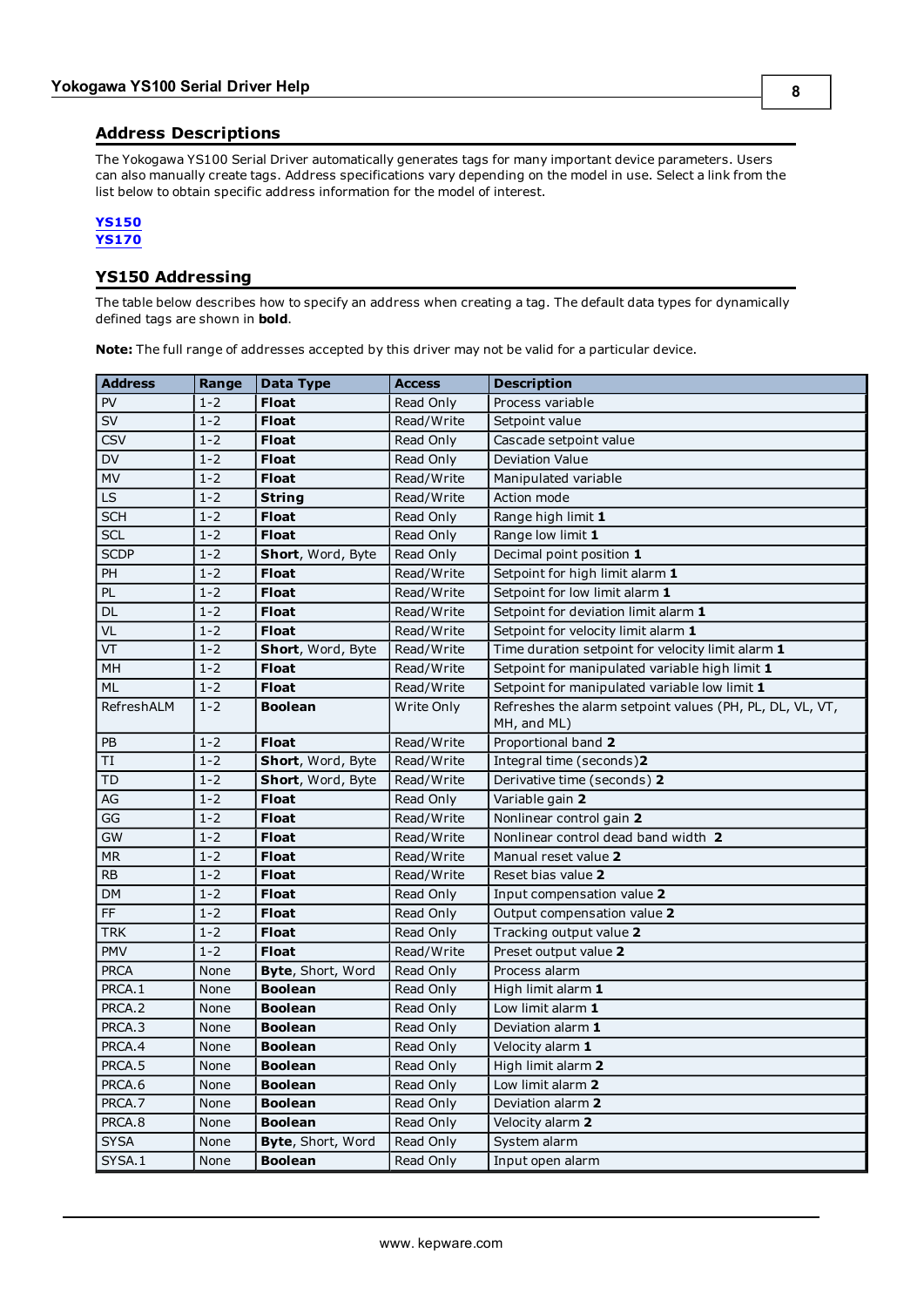| SYSA.2        | None    | <b>Boolean</b>    | Read Only  | Output current open alarm                                                                                       |
|---------------|---------|-------------------|------------|-----------------------------------------------------------------------------------------------------------------|
| SYSA.3        | None    | <b>Boolean</b>    | Read Only  | Invalid data                                                                                                    |
| SYSA.4        | None    | <b>Boolean</b>    | Read Only  | Invalid data                                                                                                    |
| SYSA.5        | None    | <b>Boolean</b>    | Read Only  | Computed overflow alarm                                                                                         |
| SYSA.6        | None    | <b>Boolean</b>    | Read Only  | RAM contents volatized alarm                                                                                    |
| SYSA.7        | None    | <b>Boolean</b>    | Read Only  | EEPROM contents volatized alarm                                                                                 |
| SYSA.8        | None    | <b>Boolean</b>    | Read Only  | Invalid data                                                                                                    |
| CNT < x > 1   | $1 - 2$ | Short, Word, Byte | Read Only  | Control type setting 1                                                                                          |
|               |         |                   |            |                                                                                                                 |
|               |         |                   |            | (0=Standard PID, 1=Sample PI,                                                                                   |
|               |         |                   |            | 2=Batch PID, 3=Proportional PD)                                                                                 |
| CNT < x > .2  | $1 - 2$ | Short, Word, Byte | Read Only  | Control computation setting 1                                                                                   |
|               |         |                   |            | (0=PV proportional type, 1=PV derivative type, 2=Adju-                                                          |
|               |         |                   |            | stable filter type)                                                                                             |
| CNT < x > .3  | $1 - 2$ | Short, Word, Byte | Read Only  | Control action direction setting 1                                                                              |
|               |         |                   |            |                                                                                                                 |
|               |         |                   |            | $(0 =$ Reverse, $1 =$ Direct)                                                                                   |
| CNT < x > .4  | $1 - 2$ | Short, Word, Byte | Read Only  | Open valve direction setting 1                                                                                  |
|               |         |                   |            | $(0=C-O, 1=O-C)$                                                                                                |
| CNT < x > .5  | $1 - 2$ | Short, Word, Byte | Read Only  | C mode setting 1                                                                                                |
|               |         |                   |            |                                                                                                                 |
|               |         |                   |            | $(0 = Off, 1 = Cascade, 2 = Computer)$                                                                          |
| CNT < x > .6  | $1 - 2$ | Short, Word, Byte | Read Only  | Backup mode setting 1                                                                                           |
|               |         |                   |            |                                                                                                                 |
|               |         |                   |            | $(0=$ Manual, $1=$ Auto)                                                                                        |
| CNT < x > .7  | $1 - 2$ | <b>String</b>     | Read Only  | Engineering unit 1                                                                                              |
| CNT < x > .8  | $1 - 2$ | <b>String</b>     | Read Only  | Tag number 1                                                                                                    |
|               |         |                   |            |                                                                                                                 |
| RefreshCNT    | $1 - 2$ | <b>Boolean</b>    | Write Only | Refreshes the CNT1 or CNT2 setting values                                                                       |
| <b>SYS1.1</b> | None    | Short, Word, Byte | Read Only  | Control mode 1                                                                                                  |
|               |         |                   |            |                                                                                                                 |
|               |         |                   |            | (0=Programmable, 1=Multifunction type single-loop,<br>2=Multifunction type cascade, 3=Multifunction type selec- |
|               |         |                   |            | tor)                                                                                                            |
| <b>SYS1.2</b> | None    | Short, Word, Byte | Read Only  | Recovery from power failure 1                                                                                   |
|               |         |                   |            |                                                                                                                 |
|               |         |                   |            | $(0 = TIM1, 1 = AUT, 2 = TIM2)$                                                                                 |
| <b>SYS1.3</b> | None    | Short, Word, Byte | Read Only  | Settable by comm. 1                                                                                             |
|               |         |                   |            | $(0 =$ Enabled, 1 = Inhibited)                                                                                  |
| SYS2.1        | None    | Short, Word, Byte | Read Only  | PF key definition $1$                                                                                           |
|               |         |                   |            |                                                                                                                 |
|               |         |                   |            | $(0 = None, 2 = STC ON/OFF)$                                                                                    |
| <b>SYS2.2</b> | None    | Short, Word, Byte | Read Only  | DI1 function definition1                                                                                        |
|               |         |                   |            | (0=None, 1=A/M Toggle, 2=C/A Toggle, 3=Preset MV,                                                               |
|               |         |                   |            | 4=Tracking Toggle, 5=STC Toggle, 6=Internal CAS Tog-                                                            |
|               |         |                   |            | gle, 7=Selector Secondary Loop C/A Toggle)                                                                      |
| <b>SYS2.3</b> | None    | Short, Word, Byte | Read Only  | DI1 set active 1                                                                                                |
|               |         |                   |            |                                                                                                                 |
|               |         |                   |            | (0=Open for ON, 1=Closed for ON)                                                                                |
| SYS2.4        | None    | Short, Word, Byte | Read Only  | Alarm output status 1                                                                                           |
|               |         |                   |            |                                                                                                                 |
| <b>SYS2.5</b> | None    | Short, Word, Byte | Read Only  | $(0 = Open, 1 = Closed)$<br>SV tracking definition 1                                                            |
|               |         |                   |            | $(0 = None, 1 = SV, 2 = PV)$                                                                                    |

**9**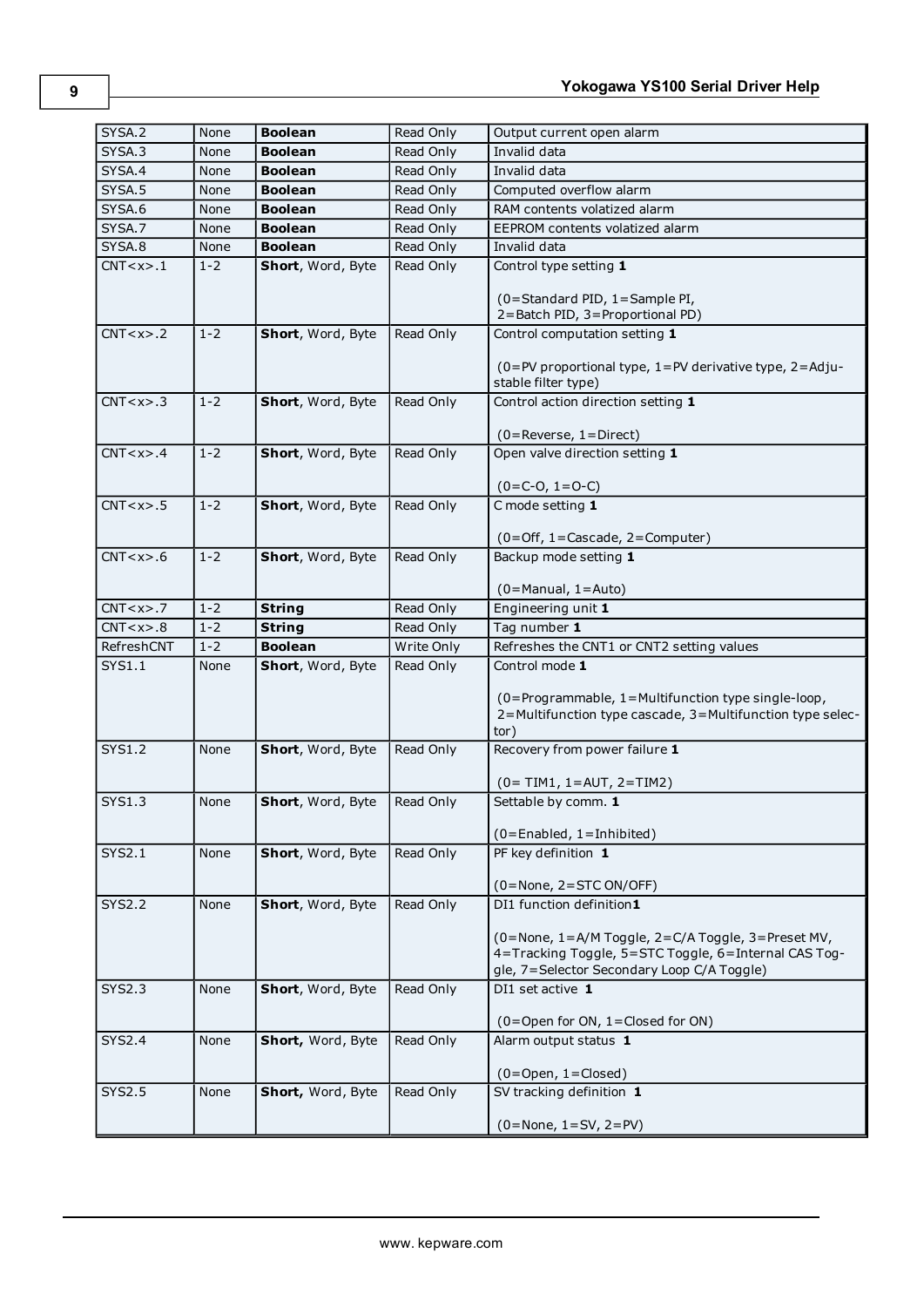| SYS2.6         | <b>None</b> | <b>Short, Word, Byte</b> | Read Only  | Selector definition 1                      |  |
|----------------|-------------|--------------------------|------------|--------------------------------------------|--|
|                |             |                          |            |                                            |  |
|                |             |                          |            | (0=Low selector, 1=High Selector)          |  |
| RefreshSYS     | None        | <b>Boolean</b>           | Write Only | Refreshes the SYS1 and SYS2 setting values |  |
| Model          | None        | <b>String</b>            | Read Only  | Model name 1                               |  |
| $\mathsf{X}^*$ | $01 - 05$   | <b>Float</b>             | Read Only  | Analog input register                      |  |
| $Y$ **         | $01 - 06$   | <b>Float</b>             | Read Only  | Analog output register                     |  |
| DI             | $01 - 06$   | <b>Boolean</b>           | Read Only  | Status input register                      |  |
| D <sub>O</sub> | $01 - 16$   | <b>Boolean</b>           | Read Only  | Status output register                     |  |
| P              | $01 - 30$   | <b>Float</b>             | Read/Write | Computation parameter register 3           |  |
|                | $01 - 30$   | <b>Float</b>             | Read Only  | Temporary storage register 3               |  |
| K              | $01 - 30$   | <b>Float</b>             | Read Only  | Constant register 3                        |  |

\*The memory address X05 is only valid in Program Mode.

\*\*The memory addresses Y04-Y06 are only valid in Program Mode.

#### **Notes**

#### **1 Static Data**

The data is read once at start up in order to initialize the value. To refresh the data, use the applicable Refresh Tag for all static data (with the exception of 'Model').

#### **2 Tuning Parameters**

To increase the speed of optimization, only reference the address for this data when needed. When tuning data is included in the application, it must be scanned between reads of the loop variable data.

#### **3 Computation Temporary and Constant Registers**

Although register data is not generated during automatic tag generation, it can be added if needed. When register data is included in the application, it must be scanned between reads of the loop variable data.

#### <span id="page-9-0"></span>**YS170 Addressing**

The table below describes how to specify an address when creating a tag. The default data types for dynamically defined tags are shown in **bold**.

**Note:** The full range of addresses accepted by this driver may not be valid for a particular device.

| <b>Address</b> | Range   | Data Type         | <b>Access</b> | <b>Description</b>                                                      |  |
|----------------|---------|-------------------|---------------|-------------------------------------------------------------------------|--|
| PV             | $1 - 2$ | <b>Float</b>      | Read Only     | Process variable                                                        |  |
| SV             | $1 - 2$ | <b>Float</b>      | Read/Write    | Setpoint value                                                          |  |
| <b>CSV</b>     | $1 - 2$ | <b>Float</b>      | Read Only     | Cascade setpoint value                                                  |  |
| DV             | $1 - 2$ | <b>Float</b>      | Read Only     | <b>Deviation Value</b>                                                  |  |
| MV             | $1 - 2$ | <b>Float</b>      | Read/Write    | Manipulated variable                                                    |  |
| LS             | $1 - 2$ | <b>String</b>     | Read/Write    | Action mode                                                             |  |
| <b>SCH</b>     | $1 - 2$ | <b>Float</b>      | Read Only     | Range high limit 1                                                      |  |
| <b>SCL</b>     | $1 - 2$ | <b>Float</b>      | Read Only     | Range low limit 1                                                       |  |
| <b>SCDP</b>    | $1 - 2$ | Short, Word, Byte | Read Only     | Decimal point position 1                                                |  |
| PH             | $1 - 2$ | <b>Float</b>      | Read/Write    | Setpoint for high limit alarm 1                                         |  |
| PL             | $1 - 2$ | <b>Float</b>      | Read/Write    | Setpoint for low limit alarm 1                                          |  |
| <b>DL</b>      | $1 - 2$ | <b>Float</b>      | Read/Write    | Setpoint for deviation limit alarm 1                                    |  |
| VL             | $1 - 2$ | <b>Float</b>      | Read/Write    | Setpoint for velocity limit alarm 1                                     |  |
| VT             | $1 - 2$ | Short, Word, Byte | Read/Write    | Time duration setpoint for velocity limit alarm 1                       |  |
| MH             | $1 - 2$ | <b>Float</b>      | Read/Write    | Setpoint for manipulated variable high limit 1                          |  |
| <b>ML</b>      | $1 - 2$ | <b>Float</b>      | Read/Write    | Setpoint for manipulated variable low limit 1                           |  |
| RefreshALM     | $1 - 2$ | <b>Boolean</b>    | Write Only    | Refreshes the alarm setpoint values (PH, PL, DL, VL, VT,<br>MH, and ML) |  |
| $\mathsf{PB}$  | $1 - 2$ | <b>Float</b>      | Read/Write    | Proportional band 2                                                     |  |
| TI             | $1 - 2$ | Short, Word, Byte | Read/Write    | Integral time (seconds) 2                                               |  |
| TD             | $1 - 2$ | Short, Word, Byte | Read/Write    | Derivative time (seconds) 2                                             |  |
| AG             | $1 - 2$ | <b>Float</b>      | Read Only     | Variable gain 2                                                         |  |
| GG             | $1 - 2$ | <b>Float</b>      | Read/Write    | Nonlinear control gain 2                                                |  |
| GW             | $1 - 2$ | <b>Float</b>      | Read/Write    | Nonlinear control dead band width 2                                     |  |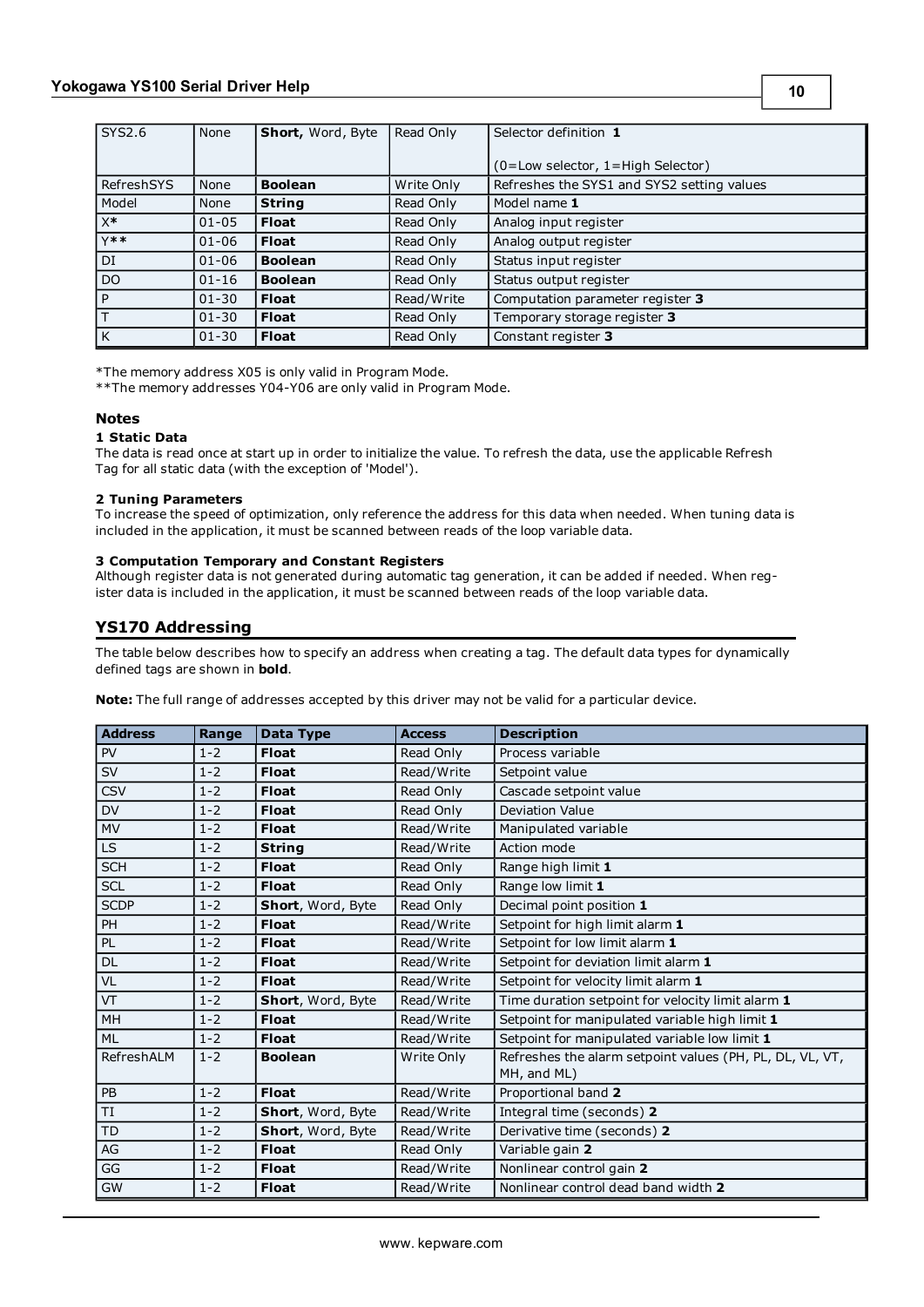| <b>MR</b>       | $1 - 2$ | <b>Float</b>      | Read/Write | Manual reset value 2                                                                                                   |
|-----------------|---------|-------------------|------------|------------------------------------------------------------------------------------------------------------------------|
| <b>RB</b>       | $1 - 2$ | <b>Float</b>      | Read/Write | Reset bias value 2                                                                                                     |
| DM              | $1 - 2$ | <b>Float</b>      | Read Only  | Input compensation value 2                                                                                             |
| $\overline{FF}$ | $1 - 2$ | <b>Float</b>      | Read Only  | Output compensation value 2                                                                                            |
| <b>TRK</b>      | $1 - 2$ | <b>Float</b>      | Read Only  | Tracking output value 2                                                                                                |
| PMV             | $1 - 2$ | <b>Float</b>      | Read/Write | Preset output value 2                                                                                                  |
| <b>PRCA</b>     | None    | Byte, Short, Word | Read Only  | Process alarm                                                                                                          |
| PRCA.1          | None    | <b>Boolean</b>    | Read Only  | High limit alarm 1                                                                                                     |
| PRCA.2          | None    | <b>Boolean</b>    | Read Only  | Low limit alarm 1                                                                                                      |
| PRCA.3          | None    | <b>Boolean</b>    | Read Only  | Deviation alarm 1                                                                                                      |
| PRCA.4          | None    | <b>Boolean</b>    | Read Only  | Velocity alarm 1                                                                                                       |
| PRCA.5          | None    | <b>Boolean</b>    | Read Only  | High limit alarm 2                                                                                                     |
| PRCA.6          | None    | <b>Boolean</b>    | Read Only  | Low limit alarm 2                                                                                                      |
| PRCA.7          | None    | <b>Boolean</b>    | Read Only  | Deviation alarm 2                                                                                                      |
| PRCA.8          | None    | <b>Boolean</b>    | Read Only  | Velocity alarm 2                                                                                                       |
| <b>SYSA</b>     | None    | Byte, Short, Word | Read Only  | System alarm                                                                                                           |
| SYSA.1          | None    | <b>Boolean</b>    | Read Only  | Input open alarm                                                                                                       |
| SYSA.2          | None    | <b>Boolean</b>    | Read Only  | Output current open alarm                                                                                              |
| SYSA.3          | None    | <b>Boolean</b>    | Read Only  | Invalid data                                                                                                           |
| SYSA.4          | None    | <b>Boolean</b>    | Read Only  | Invalid data                                                                                                           |
| SYSA.5          | None    | <b>Boolean</b>    | Read Only  | Computed overflow alarm                                                                                                |
| SYSA.6          | None    | <b>Boolean</b>    | Read Only  | RAM contents volatized alarm                                                                                           |
| SYSA.7          | None    | <b>Boolean</b>    | Read Only  | EEPROM contents volatized alarm                                                                                        |
| SYSA.8          | None    | <b>Boolean</b>    | Read Only  | Invalid data                                                                                                           |
| CNT < x > 1     | $1 - 2$ | Short, Word, Byte | Read Only  | Control type setting 1                                                                                                 |
|                 |         |                   |            | (0=Standard PID, 1=Sample PI,<br>2=Batch PID, 3=Proportional PD)                                                       |
| CNT < x > 0.2   | $1 - 2$ | Short, Word, Byte | Read Only  | Control computation setting 1                                                                                          |
|                 |         |                   |            | (0=PV proportional type, 1=PV derivative type, 2=Adju-<br>stable filter type)                                          |
| CNT < x > .3    | $1 - 2$ | Short, Word, Byte | Read Only  | Control action direction setting 1                                                                                     |
|                 |         |                   |            |                                                                                                                        |
|                 |         |                   |            | $(0 =$ Reverse, $1 =$ Direct)                                                                                          |
| CNT < x > .4    | $1 - 2$ | Short, Word, Byte | Read Only  | Open valve direction setting 1                                                                                         |
| CNT < x > .5    |         | Short, Word, Byte | Read Only  | $(0=C-O, 1=O-C)$<br>C mode setting 1                                                                                   |
|                 | $1 - 2$ |                   |            |                                                                                                                        |
|                 |         |                   |            | (0=Off, 1=Cascade, 2=Computer)                                                                                         |
| CNT < x > .6    | $1 - 2$ | Short, Word, Byte | Read Only  | Backup mode setting 1                                                                                                  |
|                 |         |                   |            | $(0=$ Manual, $1=$ Auto)                                                                                               |
| CNT < x > .7    | $1 - 2$ | <b>String</b>     | Read Only  | Engineering unit 1                                                                                                     |
| CNT < x > .8    | $1 - 2$ | <b>String</b>     | Read Only  | Tag number 1                                                                                                           |
| RefreshCNT      | $1 - 2$ | <b>Boolean</b>    | Write Only | Refreshes the CNT1 or CNT2 setting values                                                                              |
| SYS1.1          | None    | Short, Word, Byte | Read Only  | Control mode 1                                                                                                         |
|                 |         |                   |            | (0=Programmable, 1=Multifunction type single-loop<br>2=Multifunction type cascade, 3=Multifunction type selec-<br>tor) |
| <b>SYS1.2</b>   | None    | Short, Word, Byte | Read Only  | Recovery from power failure 1                                                                                          |
|                 |         |                   |            | $(0 = TIM1, 1 = AUT, 2 = TIM2)$                                                                                        |
| SYS1.3          | None    | Short, Word, Byte | Read Only  | Settable by comm. 1                                                                                                    |
|                 |         |                   |            |                                                                                                                        |
|                 |         |                   |            | (0=Enabled, 1=Inhibited)                                                                                               |
| SYS2.1          | None    | Short, Word, Byte | Read Only  | PF key definition 1                                                                                                    |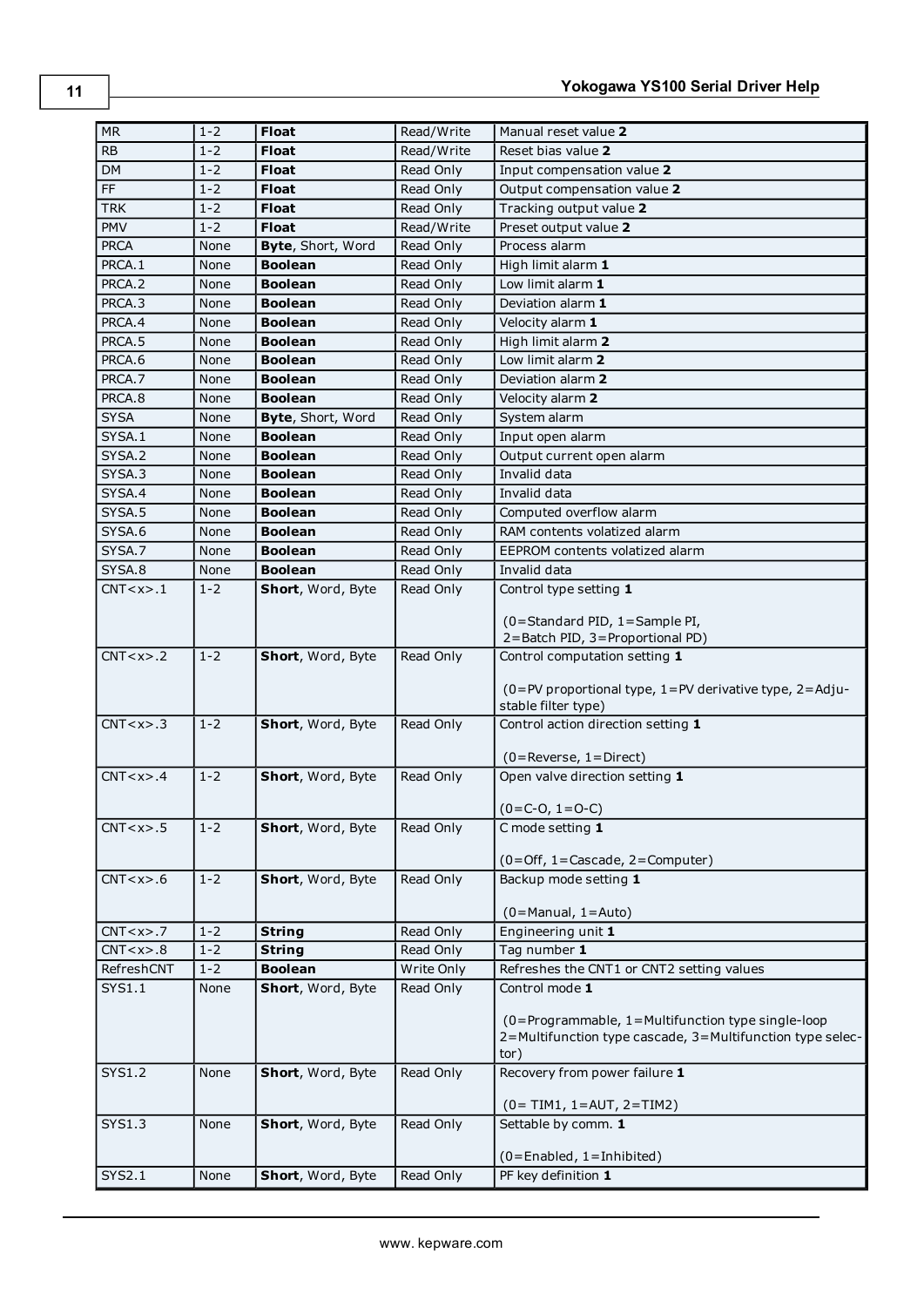|                         |           |                   |            | $(0 = None, 2 = STC ON/OFF)$                                 |
|-------------------------|-----------|-------------------|------------|--------------------------------------------------------------|
| <b>SYS2.2</b>           | None      | Short, Word, Byte | Read Only  | DI1 function definition 1                                    |
|                         |           |                   |            | $(0 = None, 1 = A/M Toggle, 2 = C/A Toggle, 3 = Present MV,$ |
|                         |           |                   |            | 4=Tracking Toggle, 5=STC Toggle, 6=Internal CAS Tog-         |
|                         |           |                   |            | gle, 7 = Selector Secondary Loop C/A Toggle)                 |
| <b>SYS2.3</b>           | None      | Short, Word, Byte | Read Only  | DI1 set active 1                                             |
|                         |           |                   |            | $(0 =$ Open for ON, 1 = Closed for ON)                       |
| <b>SYS2.4</b>           | None      | Short, Word, Byte | Read Only  | Alarm output status 1                                        |
|                         |           |                   |            |                                                              |
|                         |           |                   |            | $(0 = Open, 1 = Closed)$                                     |
| <b>SYS2.5</b>           | None      | Short, Word, Byte | Read Only  | SV tracking definition 1                                     |
|                         |           |                   |            |                                                              |
|                         |           |                   |            | $(0 = None, 1 = SV, 2 = PV)$                                 |
| SYS2.6                  | None      | Short, Word, Byte | Read Only  | Selector definition 1                                        |
|                         |           |                   |            |                                                              |
|                         |           |                   |            | $(0 = Low selector, 1 = High Selector)$                      |
| RefreshSYS              | None      | <b>Boolean</b>    | Write Only | Refreshes the SYS1 and SYS2 setting values                   |
| Model                   | None      | <b>String</b>     | Read Only  | Model name 1                                                 |
| $X^*$                   | $01 - 05$ | <b>Float</b>      | Read Only  | Analog input register                                        |
| $Y**$                   | $01 - 06$ | <b>Float</b>      | Read Only  | Analog output register                                       |
| DI                      | $01 - 06$ | <b>Boolean</b>    | Read Only  | Status input register                                        |
| D <sub>O</sub>          | $01 - 16$ | <b>Boolean</b>    | Read Only  | Status output register                                       |
| P                       | $01 - 30$ | <b>Float</b>      | Read/Write | Computation parameter register 3                             |
| $\overline{T}$          | $01 - 30$ | <b>Float</b>      | Read Only  | Temporary storage register 3                                 |
| $\overline{\mathsf{K}}$ | $01 - 30$ | <b>Float</b>      | Read Only  | Constant register 3                                          |

\*The memory address X05 is only valid in Program Mode.

\*\*The memory addresses Y04-Y06 are only valid in Program Mode.

#### **Notes**

#### **1 Static Data**

The data is read once at start up in order to initialize the value. To refresh the data, use the applicable Refresh Tag for all static data (with the exception of 'Model').

#### **2 Tuning Parameters**

To increase the speed of optimization, only reference the address for this data when needed. When tuning data is included in the application, it must be scanned between reads of the loop variable data.

#### **3 Computation Temporary and Constant Registers**

Although register data is not generated during automatic tag generation, it can be added if needed. When register data is included in the application, it must be scanned between reads of the loop variable data.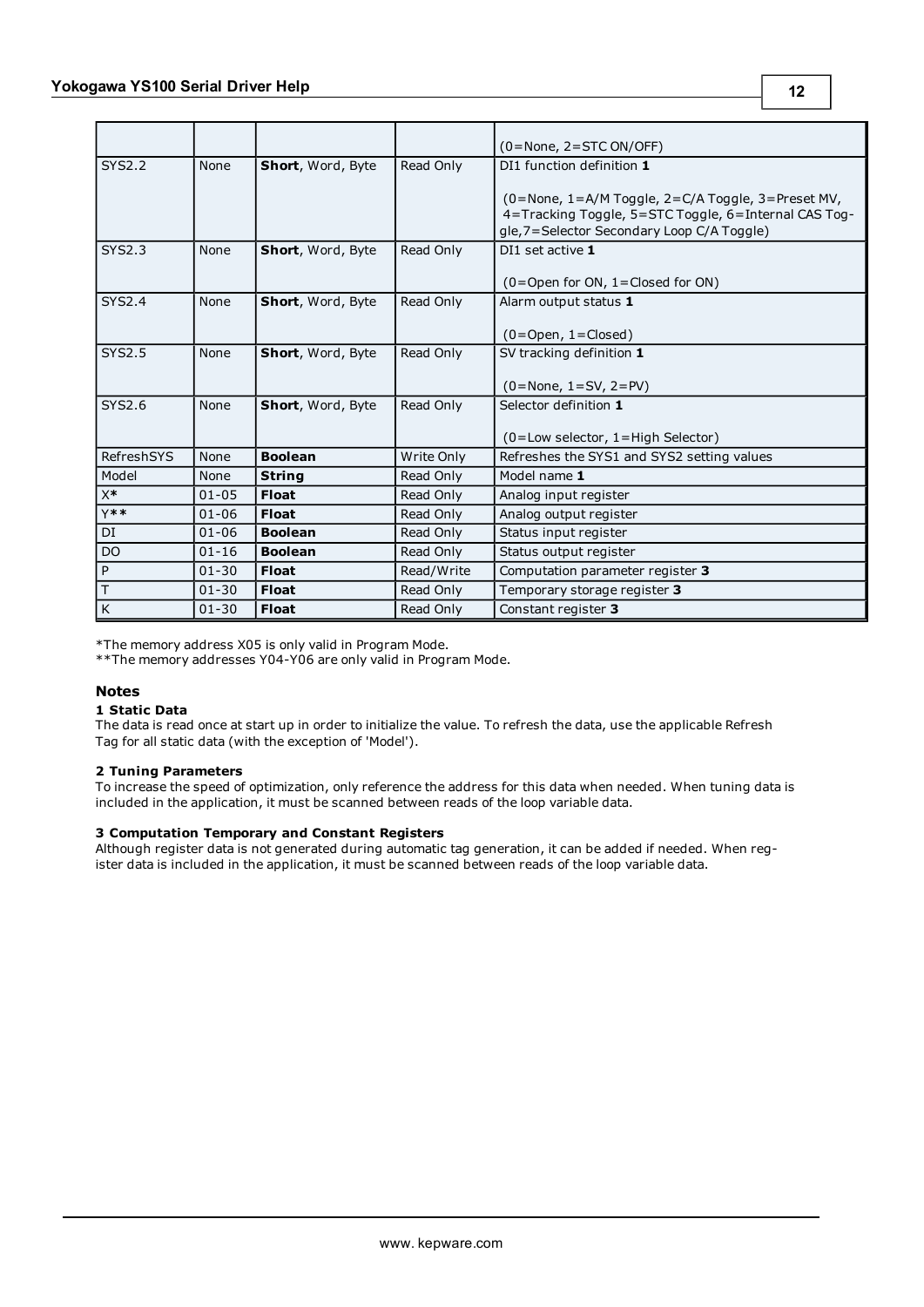### <span id="page-12-0"></span>**Automatic Tag Database Generation**

The Yokogawa YS100 Serial Driver utilizes the OPC server's Automatic Tag Database Generation feature by automatically creating tags through the use of a fixed database. When a device model is selected, tag and tag group generation will occur. For more information, refer to the server help file.

**Note:** The image below displays the results of Automatic Tag Database Creation for a YS150 device.

| Runtime                                                                                                                                                                                                                                                                                                                                                                                                                                                        |                 |                              |                                                 | $\Box$<br>$\Box$  | $\mathbf{x}$   |
|----------------------------------------------------------------------------------------------------------------------------------------------------------------------------------------------------------------------------------------------------------------------------------------------------------------------------------------------------------------------------------------------------------------------------------------------------------------|-----------------|------------------------------|-------------------------------------------------|-------------------|----------------|
| <b>File</b><br>Edit<br><u>V</u> iew <u>T</u> ools <u>R</u> untime                                                                                                                                                                                                                                                                                                                                                                                              | $He$ lp         |                              |                                                 |                   |                |
| $\begin{array}{c c c c c c} \hline \multicolumn{1}{c }{\textbf{a}} & \multicolumn{1}{c }{\textbf{a}} & \multicolumn{1}{c }{\textbf{a}} \\ \hline \multicolumn{1}{c }{\textbf{b}} & \multicolumn{1}{c }{\textbf{b}} & \multicolumn{1}{c }{\textbf{a}} & \multicolumn{1}{c }{\textbf{a}} \\ \hline \multicolumn{1}{c }{\textbf{b}} & \multicolumn{1}{c }{\textbf{b}} & \multicolumn{1}{c }{\textbf{b}} & \multicolumn{1}{c }{\textbf{b}} \\ \hline \multicolumn$ |                 | Channels/Devices • 今 圃 ü Z 图 | 可。<br>y a b                                     | 匷<br>$\mathsf{x}$ |                |
| □ Yokogawa YS100 Serial                                                                                                                                                                                                                                                                                                                                                                                                                                        | <b>Tag Name</b> | <b>Address</b>               | Data Type                                       | Scan Rate         | <b>Scaling</b> |
| <b>E</b> III Device1                                                                                                                                                                                                                                                                                                                                                                                                                                           | Model           | Model                        | <b>String</b>                                   | 10000             | None           |
| AlarmFlags                                                                                                                                                                                                                                                                                                                                                                                                                                                     |                 |                              |                                                 |                   |                |
| AlarmSetpoints1                                                                                                                                                                                                                                                                                                                                                                                                                                                |                 |                              |                                                 |                   |                |
| AlarmSetpoints2                                                                                                                                                                                                                                                                                                                                                                                                                                                |                 |                              |                                                 |                   |                |
| <b>DPoints</b>                                                                                                                                                                                                                                                                                                                                                                                                                                                 |                 |                              |                                                 |                   |                |
| $\Box$ Loop1                                                                                                                                                                                                                                                                                                                                                                                                                                                   |                 |                              |                                                 |                   |                |
| $\Box$ Loop2                                                                                                                                                                                                                                                                                                                                                                                                                                                   |                 |                              |                                                 |                   |                |
| Settings1                                                                                                                                                                                                                                                                                                                                                                                                                                                      |                 |                              |                                                 |                   |                |
| Settings2                                                                                                                                                                                                                                                                                                                                                                                                                                                      |                 |                              |                                                 |                   |                |
| SystemSettings                                                                                                                                                                                                                                                                                                                                                                                                                                                 |                 |                              |                                                 |                   |                |
| <b>For</b> Tuning1                                                                                                                                                                                                                                                                                                                                                                                                                                             |                 |                              |                                                 |                   |                |
| Tuning2                                                                                                                                                                                                                                                                                                                                                                                                                                                        | ∢               | Ш                            |                                                 |                   |                |
| Date<br>Time                                                                                                                                                                                                                                                                                                                                                                                                                                                   | Source          | Event                        |                                                 |                   |                |
|                                                                                                                                                                                                                                                                                                                                                                                                                                                                |                 |                              |                                                 |                   |                |
|                                                                                                                                                                                                                                                                                                                                                                                                                                                                |                 |                              |                                                 |                   |                |
| ∢                                                                                                                                                                                                                                                                                                                                                                                                                                                              | Ш               |                              |                                                 |                   |                |
| Ready                                                                                                                                                                                                                                                                                                                                                                                                                                                          |                 |                              | Default User   Clients: 0   Active tags: 0 of 0 |                   | лÍ             |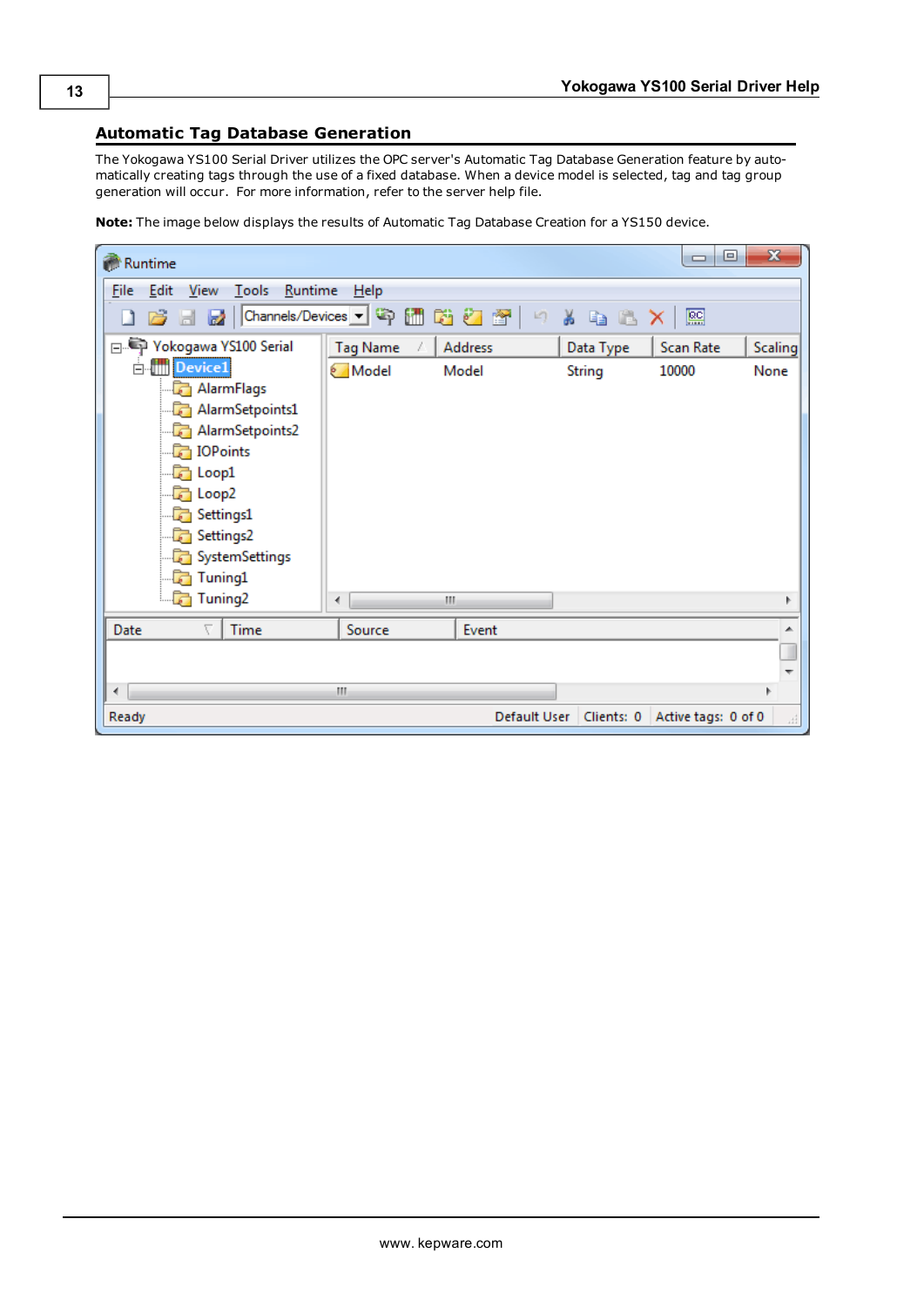### <span id="page-13-0"></span>**Error Descriptions**

The following error/warning messages may be generated. Click on the link for a description of the message.

#### **Address Validation**

**[Address](#page-13-2) ['<address>'](#page-13-2) [is](#page-13-2) [out](#page-13-2) [of](#page-13-2) [range](#page-13-2) [for](#page-13-2) [the](#page-13-2) [specified](#page-13-2) [device](#page-13-2) [or](#page-13-2) [register](#page-13-2) [Data](#page-13-3) [Type](#page-13-3) ['<type>'](#page-13-3) [is](#page-13-3) [not](#page-13-3) [valid](#page-13-3) [for](#page-13-3) [device](#page-13-3) [address](#page-13-3) ['<address>'](#page-13-3) [Device](#page-14-0) [address](#page-14-0) ['<address>'](#page-14-0) [contains](#page-14-0) [a](#page-14-0) [syntax](#page-14-0) [error](#page-14-0) [Device](#page-14-1) [address](#page-14-1) ['<address>'](#page-14-1)** [is](#page-14-1) [not](#page-14-1) [supported](#page-14-1) [by](#page-14-1) [model](#page-14-1) ['<model](#page-14-1) [name>'](#page-14-1) **[Device](#page-14-2) [address](#page-14-2) ['<address>'](#page-14-2) [is](#page-14-2) [Read](#page-14-2) [Only](#page-14-2) [Missing](#page-14-3) [address](#page-14-3)**

#### **Serial Communications**

**[Communications](#page-14-5) [error](#page-14-5) [on](#page-14-5) ['<channel](#page-14-5) [name>'](#page-14-5) [\[<error](#page-14-5) [mask>\]](#page-14-5) [COMn](#page-15-0) [does](#page-15-0) [not](#page-15-0) [exist](#page-15-0) [COMn](#page-15-1) [is](#page-15-1) [in](#page-15-1) [use](#page-15-1) [by](#page-15-1) [another](#page-15-1) [application](#page-15-1) [Error](#page-15-2) [opening](#page-15-2) [COMn](#page-15-2) [Unable](#page-15-3) [to](#page-15-3) [set](#page-15-3) [comm](#page-15-3) [parameters](#page-15-3) [on](#page-15-3) [COMn](#page-15-3)**

#### **Device Status Messages**

**[Device](#page-16-1) ['<device](#page-16-1) [name>'](#page-16-1) [is](#page-16-1) [not](#page-16-1) [responding](#page-16-1) [Unable](#page-16-2) [to](#page-16-2) [write](#page-16-2) [to](#page-16-2) ['<address>'](#page-16-2) [on](#page-16-2) [device](#page-16-2) ['<device](#page-16-2) [name>'](#page-16-2)**

#### **Yokogawa YS100 Serial Device Specific Messages**

**[Failed](#page-16-4) [to](#page-16-4) [read](#page-16-4) [static](#page-16-4) [initialization](#page-16-4) [data](#page-16-4) [for](#page-16-4) [device](#page-16-4) ['<device](#page-16-4) [name>'](#page-16-4) [No](#page-17-0) [response](#page-17-0) [to](#page-17-0) [watchdog](#page-17-0) [write](#page-17-0) [on](#page-17-0) [device](#page-17-0) ['<device](#page-17-0) [name>'](#page-17-0) [Received](#page-17-1) [unexpected](#page-17-1) [response](#page-17-1) [for](#page-17-1) [tag](#page-17-1) [in](#page-17-1) [block](#page-17-1) ['<tag](#page-17-1) [name>'](#page-17-1) [on](#page-17-1) [device](#page-17-1) ['<device](#page-17-1) [name>'](#page-17-1)**

#### <span id="page-13-1"></span>**Address Validation**

The following error/warning messages may be generated. Click on the link below for a description of the message.

#### **Address Validation**

**[Address](#page-13-2) ['<address>'](#page-13-2) [is](#page-13-2) [out](#page-13-2) [of](#page-13-2) [range](#page-13-2) [for](#page-13-2) [the](#page-13-2) [specified](#page-13-2) [device](#page-13-2) [or](#page-13-2) [register](#page-13-2) [Data](#page-13-3) [Type](#page-13-3) ['<type>'](#page-13-3) [is](#page-13-3) [not](#page-13-3) [valid](#page-13-3) [for](#page-13-3) [device](#page-13-3) [address](#page-13-3) ['<address>'](#page-13-3) [Device](#page-14-0) [address](#page-14-0) ['<address>'](#page-14-0) [contains](#page-14-0) [a](#page-14-0) [syntax](#page-14-0) [error](#page-14-0) [Device](#page-14-1) [address](#page-14-1) ['<address>'](#page-14-1) [is](#page-14-1) [not](#page-14-1) [supported](#page-14-1) [by](#page-14-1) [model](#page-14-1) ['<model](#page-14-1) [name>'](#page-14-1) [Device](#page-14-2) [address](#page-14-2) ['<address>'](#page-14-2) [is](#page-14-2) [Read](#page-14-2) [Only](#page-14-2) [Missing](#page-14-3) [address](#page-14-3)**

### <span id="page-13-2"></span>**Address '<address>' is out of range for the specified device or register**

#### **Error Type:** Warning

### **Possible Cause:**

A tag address that has been specified statically, references a location that is beyond the range of supported locations for the device.

#### **Solution:**

<span id="page-13-3"></span>Verify the address is correct; if it is not, re-enter it in the client application.

#### Data Type '<type>' is not valid for device address '<address>'

## **Error Type:**

Warning

#### **Possible Cause:**

A tag address that has been specified statically, has been assigned an invalid data type.

#### **Solution:**

Modify the requested data type in the client application.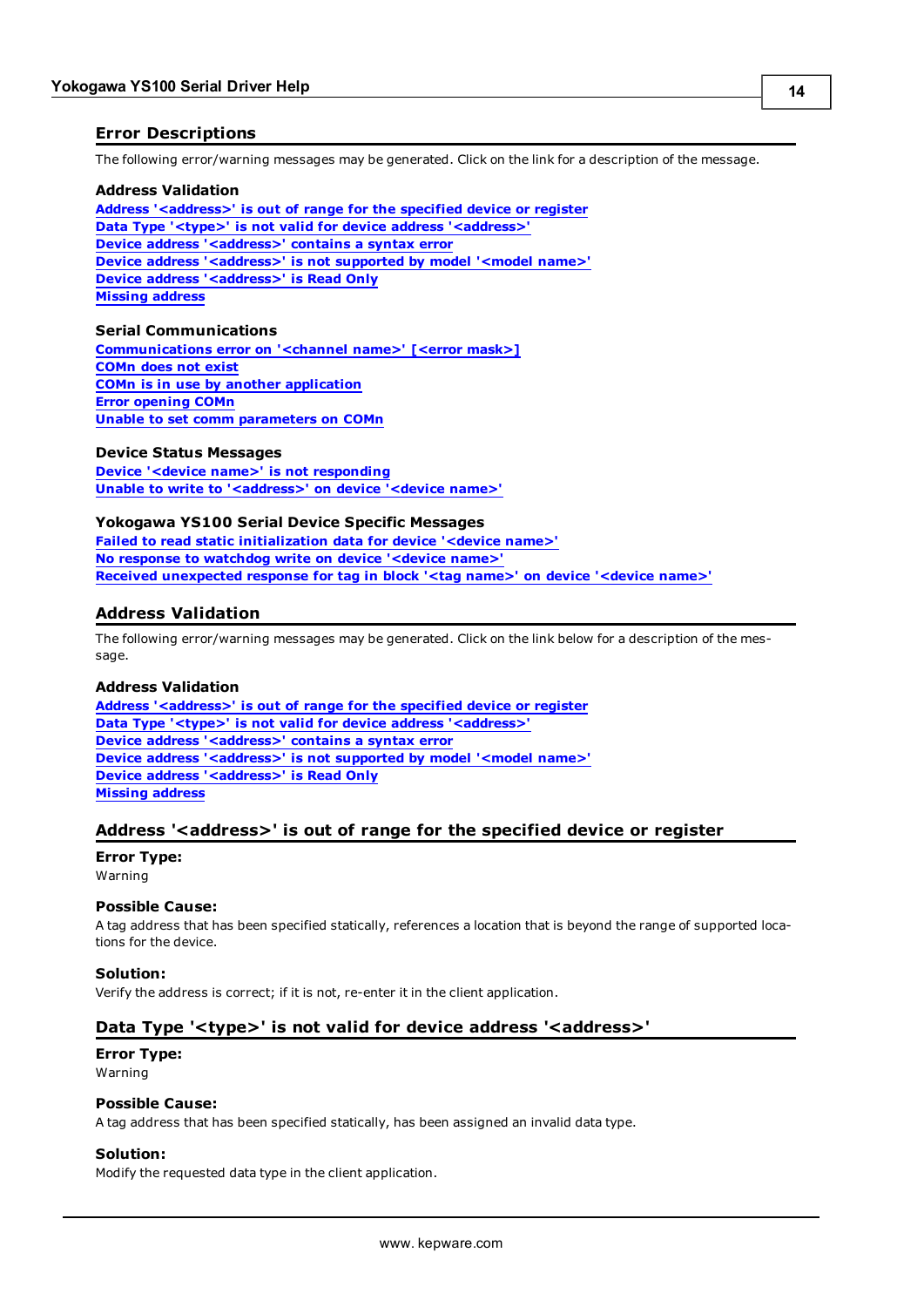### <span id="page-14-0"></span>Device address '<address>' contains a syntax error

### **Error Type:**

Warning

# **Possible Cause:**

A tag address that has been specified statically contains one or more invalid characters.

#### **Solution:**

<span id="page-14-1"></span>Verify the address is correct; if it is not, re-enter it in the client application.

#### Device address '<address>' is not supported by model '<model name>'

#### **Error Type:**

Warning

#### **Possible Cause:**

A tag address that has been specified statically references a location that is valid for the communications protocol but not supported by the target device.

#### **Solution:**

Verify the address is correct; if it is not, re-enter it in the client application. Also verify that the selected model name for the device is correct.

#### <span id="page-14-2"></span>**Device address '<address>' is Read Only**

#### **Error Type:**

Warning

#### **Possible Cause:**

A tag address that has been specified statically, has a requested access mode that is not compatible with what the device supports for that address.

#### **Solution:**

<span id="page-14-3"></span>Change the access mode in the client application.

#### **Missing address**

**Error Type:**

Warning

#### **Possible Cause:**

A tag address that has been specified statically has no length.

#### **Solution:**

<span id="page-14-4"></span>Verify the address is correct; if it is not, re-enter it in the client application.

### **Serial Communications**

The following error/warning messages may be generated. Click on the link below for a description of the message.

#### **Serial Communications**

**[Communications](#page-14-5) [error](#page-14-5) [on](#page-14-5) ['<channel](#page-14-5) [name>'](#page-14-5) [\[<error](#page-14-5) [mask>\]](#page-14-5) [COMn](#page-15-0) [does](#page-15-0) [not](#page-15-0) [exist](#page-15-0) [COMn](#page-15-1) [is](#page-15-1) [in](#page-15-1) [use](#page-15-1) [by](#page-15-1) [another](#page-15-1) [application](#page-15-1) [Error](#page-15-2) [opening](#page-15-2) [COMn](#page-15-2) [Unable](#page-15-3) [to](#page-15-3) [set](#page-15-3) [comm](#page-15-3) [parameters](#page-15-3) [on](#page-15-3) [COMn](#page-15-3)**

#### <span id="page-14-5"></span>**Communications error on '<channel name>' [<error mask>]**

**Error Type:** Warning

#### **Error Mask Definitions:**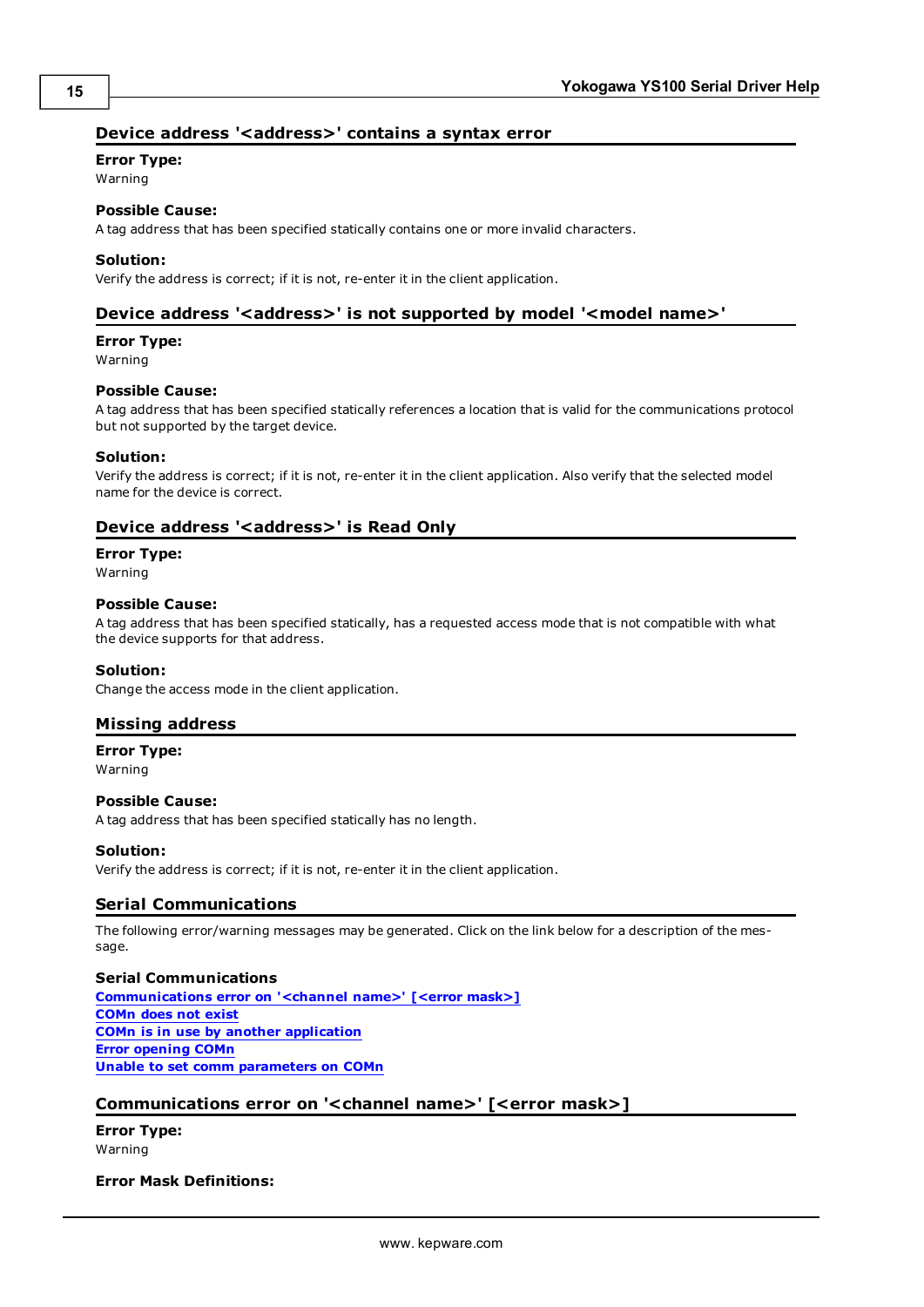- <span id="page-15-4"></span>**B** = Hardware break detected.
- **F**= Framing error.
- <span id="page-15-5"></span> $E = I/O$  error.
- **O**= Character buffer overrun.
- <span id="page-15-6"></span>**R**= RX buffer overrun.
- **P**= Received byte parity error.
- **T**= TX buffer full.

#### **Possible Cause:**

- 1. The serial connection between the device and the host PC is bad.
- 2. The communication parameters for the serial connection are incorrect.
- 3. There is a noise source disrupting communications in the cabling path between the PC and the device.

#### **Solution:**

- 1. Verify the cabling between the PC and the device.
- 2. Verify that the specified communication parameters match those of the device.
- <span id="page-15-0"></span>3. Re-route cabling to avoid sources of electrical interference; such as motors, generators or high voltage lines.

#### **COMn does not exist**

#### **Error Type:**

Fatal

#### **Possible Cause:**

The specified COM port is not present on the target computer.

#### **Solution:**

<span id="page-15-1"></span>Verify that the proper COM port has been selected in the Channel Properties.

#### **COMn is in use by another application**

#### **Error Type:**

Fatal

#### **Possible Cause:**

The serial port assigned to a channel is being used by another application.

#### **Solution:**

1. Verify that the correct port has been assigned to the channel.

<span id="page-15-2"></span>2. Close the other application that is using the requested COM port.

#### **Error opening COMn**

#### **Error Type:**

Fatal

#### **Possible Cause:**

The specified COM port could not be opened due to an internal hardware or software problem on the target computer.

#### **Solution:**

<span id="page-15-3"></span>Verify that the COM port is functional and may be accessed by other Windows applications.

#### **Unable to set communication parameters on COMn**

### **Error Type:**

Fatal

#### **Possible Cause:**

The serial parameters for the specified COM port are not valid.

#### **Solution:**

Verify the serial parameters and make any necessary changes.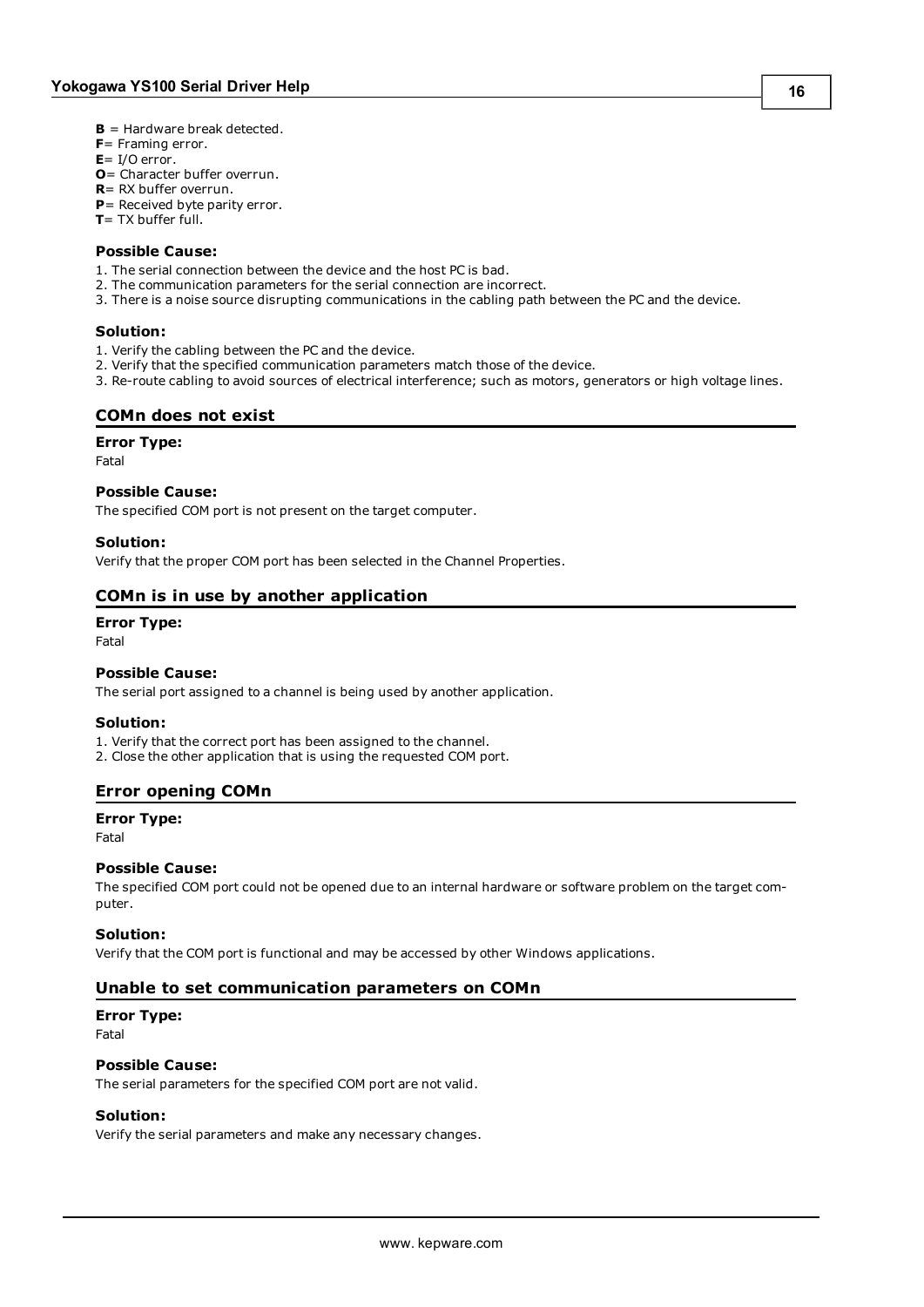#### <span id="page-16-0"></span>**Device Status Messages**

The following error/warning messages may be generated. Click on the link below for a description of the message.

#### **Device Status Messages**

**[Device](#page-16-1) ['<device](#page-16-1) [name>'](#page-16-1) [is](#page-16-1) [not](#page-16-1) [responding](#page-16-1) [Unable](#page-16-2) [to](#page-16-2) [write](#page-16-2) [to](#page-16-2) ['<address>'](#page-16-2) [on](#page-16-2) [device](#page-16-2) ['<device](#page-16-2) [name>'](#page-16-2)**

#### <span id="page-16-1"></span>**Device '<device name>' is not responding**

#### **Error Type:**

Serious

#### **Possible Cause:**

- 1. The serial connection between the device and the host PC is broken.
- 2. The communication parameters for the serial connection are incorrect.
- 3. The named device may have been assigned an incorrect Network ID.

4. The response from the device took longer to receive than the amount of time specified in the "Request Timeout" device setting.

#### **Solution:**

- 1. Verify the cabling between the PC and the device.
- 2. Verify that the specified communication parameters match those of the device.
- 3. Verify that the Network ID given to the named device matches that of the actual device.
- <span id="page-16-2"></span>4. Increase the Request Timeout setting so that the entire response can be handled.

#### Unable to write to '<address>' on device '<device name>'

#### **Error Type:**

Serious

#### **Possible Cause:**

- 1. The serial connection between the device and the host PC is broken.
- 2. The communication parameters for the serial connection are incorrect.
- 3. The named device may have been assigned an incorrect Network ID.

#### **Solution:**

- 1. Verify the cabling between the PC and the device.
- 2. Verify that the specified communication parameters match those of the device.
- <span id="page-16-3"></span>3. Verify that the Network ID given to the named device matches that of the actual device.

### **YS100 Serial Device Specific Messages**

The following error/warning messages may be generated. Click on the link below for a description of the message.

#### **YS100 Serial Device Specific Messages**

**[Failed](#page-16-4) [to](#page-16-4) [read](#page-16-4) [static](#page-16-4) [initialization](#page-16-4) [data](#page-16-4) [for](#page-16-4) [device](#page-16-4) ['<device](#page-16-4) [name>'](#page-16-4) [No](#page-17-0) [response](#page-17-0) [to](#page-17-0) [watchdog](#page-17-0) [write](#page-17-0) [on](#page-17-0) [device](#page-17-0) ['<device](#page-17-0) [name>'](#page-17-0) [Received](#page-17-1) [unexpected](#page-17-1) [response](#page-17-1) [for](#page-17-1) [tag](#page-17-1) [in](#page-17-1) [block](#page-17-1) ['<tag](#page-17-1) [name>'](#page-17-1) [on](#page-17-1) [device](#page-17-1) ['<device](#page-17-1) [name>'](#page-17-1)**

#### <span id="page-16-4"></span>**Failed to read static sinitialization data for device '<device name>'**

#### **Error Type:**

Serious

#### **Possible Cause:**

- 1. The serial connection between the device and the host PC is broken.
- 2. The communication parameters for the serial connection are incorrect.
- 3. The named device may have been assigned an incorrect Network ID.

### **Solution:**

- 1. Verify the cabling between the PC and the device.
- 2. Verify that the specified communication parameters match those of the device.
- 3. Verify that the Network ID given to the named device matches that of the actual device.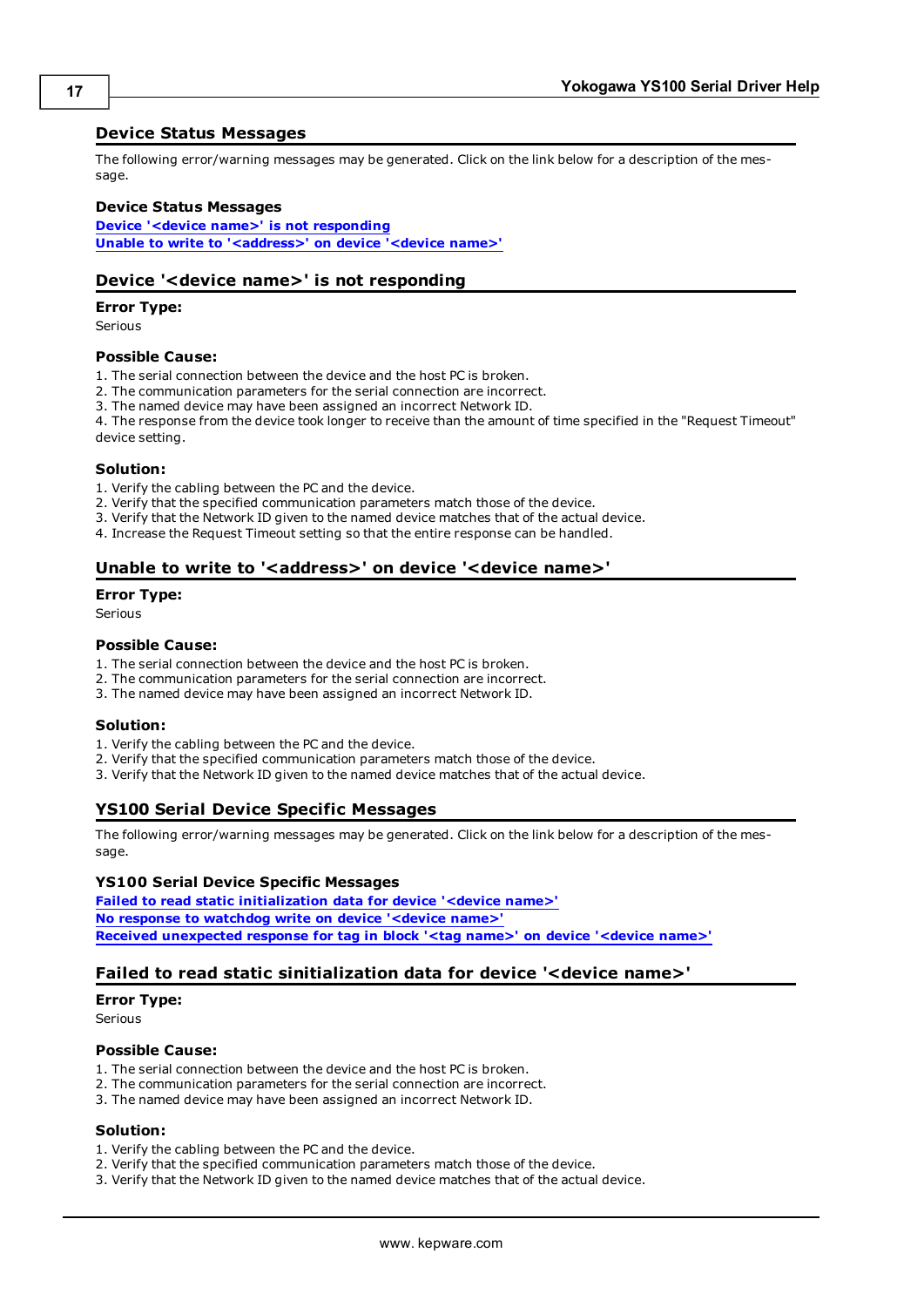### <span id="page-17-0"></span>**No response to watchdog write on device '<device name>'**

#### **Error Type:**

Serious

#### **Possible Cause:**

The driver did not receive a response to the watchdog timer command. Either the device is unable to accept the watchdog timer command or the device is not responding.

#### **Solution:**

<span id="page-17-1"></span>Check communication parameters and cabling then restart the server.

### **Received unexpected response for tag in block '<tag name>' on device '<device name>'**

#### **Error Type:**

Serious

#### **Possible Cause:**

1. An attempt has been made to reference a nonexistent location in the specified device.

2. If there was a break in connection between the driver and the device, the device may respond with a buffered response before responding to the current request.

#### **Solution:**

1. Verify the tags assigned to addresses in the specified range on the device and eliminate those that reference invalid locations.

2. If there was a cable disconnect, the driver will resynch with the device.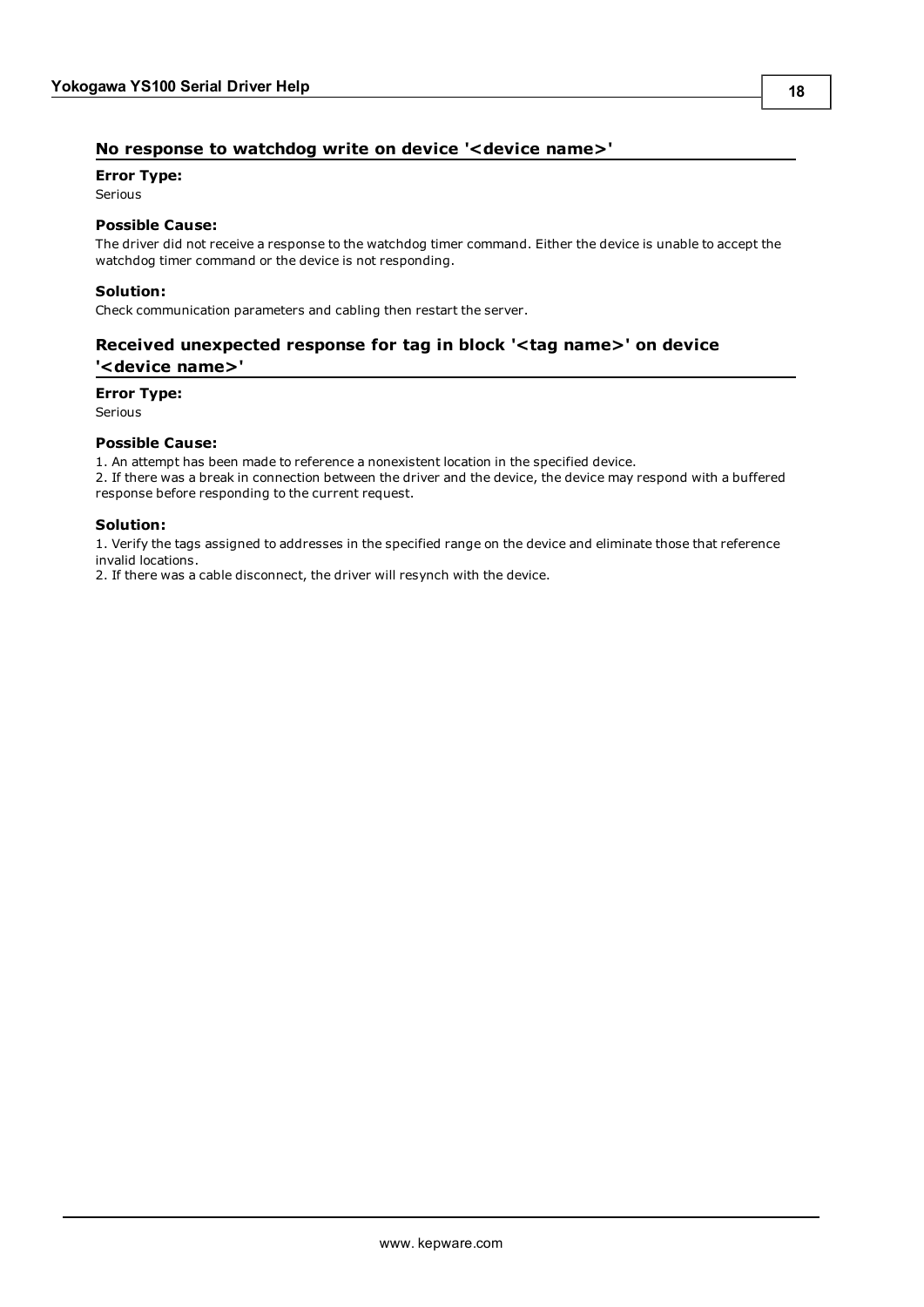# <span id="page-18-0"></span>**Index**

# **A**

| Address ' <address>' is out of range for the specified device or register 14</address> |  |
|----------------------------------------------------------------------------------------|--|
|                                                                                        |  |
|                                                                                        |  |
|                                                                                        |  |

# **B**

|--|

# **C**

# **D**

| Device address ' <address>' is not supported by model '<model name="">' 15</model></address> |  |
|----------------------------------------------------------------------------------------------|--|
|                                                                                              |  |
|                                                                                              |  |
|                                                                                              |  |
|                                                                                              |  |

# **E**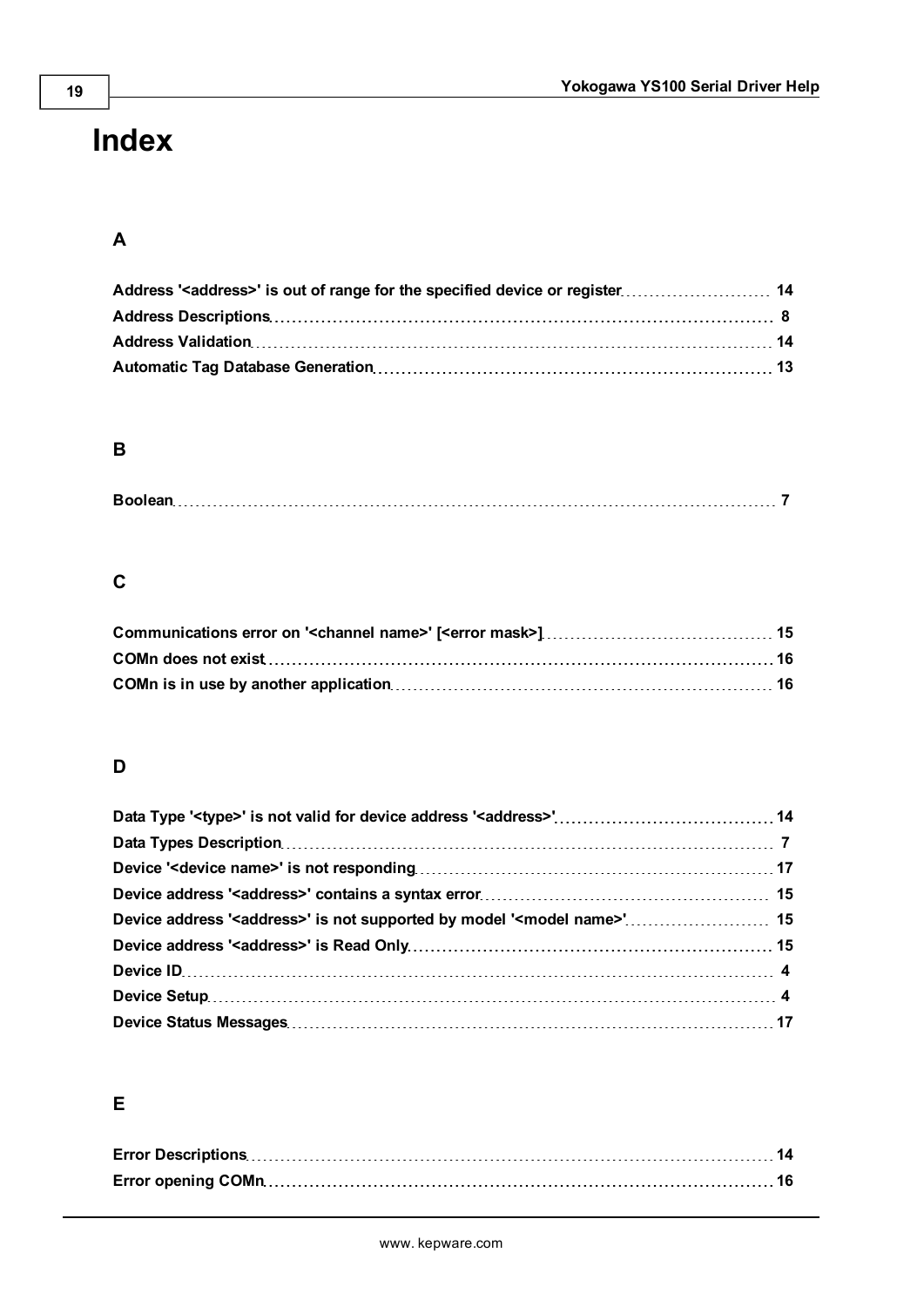# **F**

### **M**

# **N**

## **O**

## **P**

|--|

### **R**

**Received unexpected response for tag in block '<tag name>' on device '<device name>' [18](#page-17-1)**